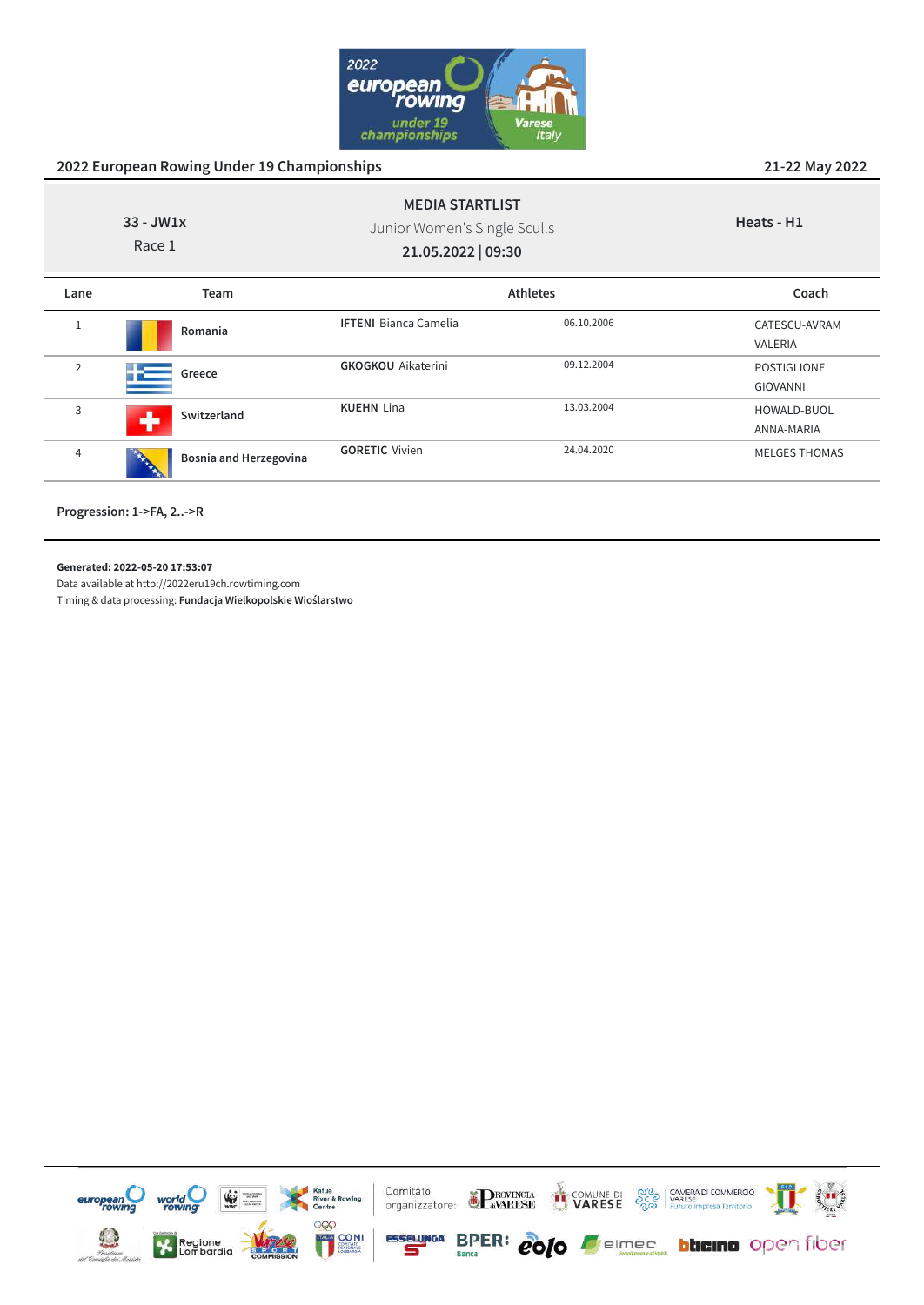

|                                                                                                       | 2022 European Rowing Under 19 Championships | 21-22 May 2022             |                        |                    |
|-------------------------------------------------------------------------------------------------------|---------------------------------------------|----------------------------|------------------------|--------------------|
| <b>MEDIA STARTLIST</b><br>$33 - JW1x$<br>Junior Women's Single Sculls<br>Race 2<br>21.05.2022   09:35 |                                             |                            | Heats - H <sub>2</sub> |                    |
| Lane                                                                                                  | Team                                        | <b>Athletes</b>            |                        | Coach              |
| 1                                                                                                     | Moldova<br><b>Viral</b>                     | <b>FEDORENCO Ecaterina</b> | 23.11.2004             | DEREVIANCO TATIANA |
| $\overline{2}$                                                                                        | Italy                                       | <b>SPIRITO Aurora</b>      | 07.11.2005             | CASULA MASSIMO     |
| 3                                                                                                     | Slovenia                                    | <b>DREMELJ</b> Jana        | 07.10.2004             | PIRIH MIHA         |
| 4                                                                                                     | Hungary                                     | <b>PADAR Luca</b>          | 21.10.2005             | <b>RACZ MILAN</b>  |
|                                                                                                       |                                             |                            |                        |                    |

**Progression: 1->FA, 2..->R**

#### **Generated: 2022-05-20 17:53:07**

Data available at http://2022eru19ch.rowtiming.com

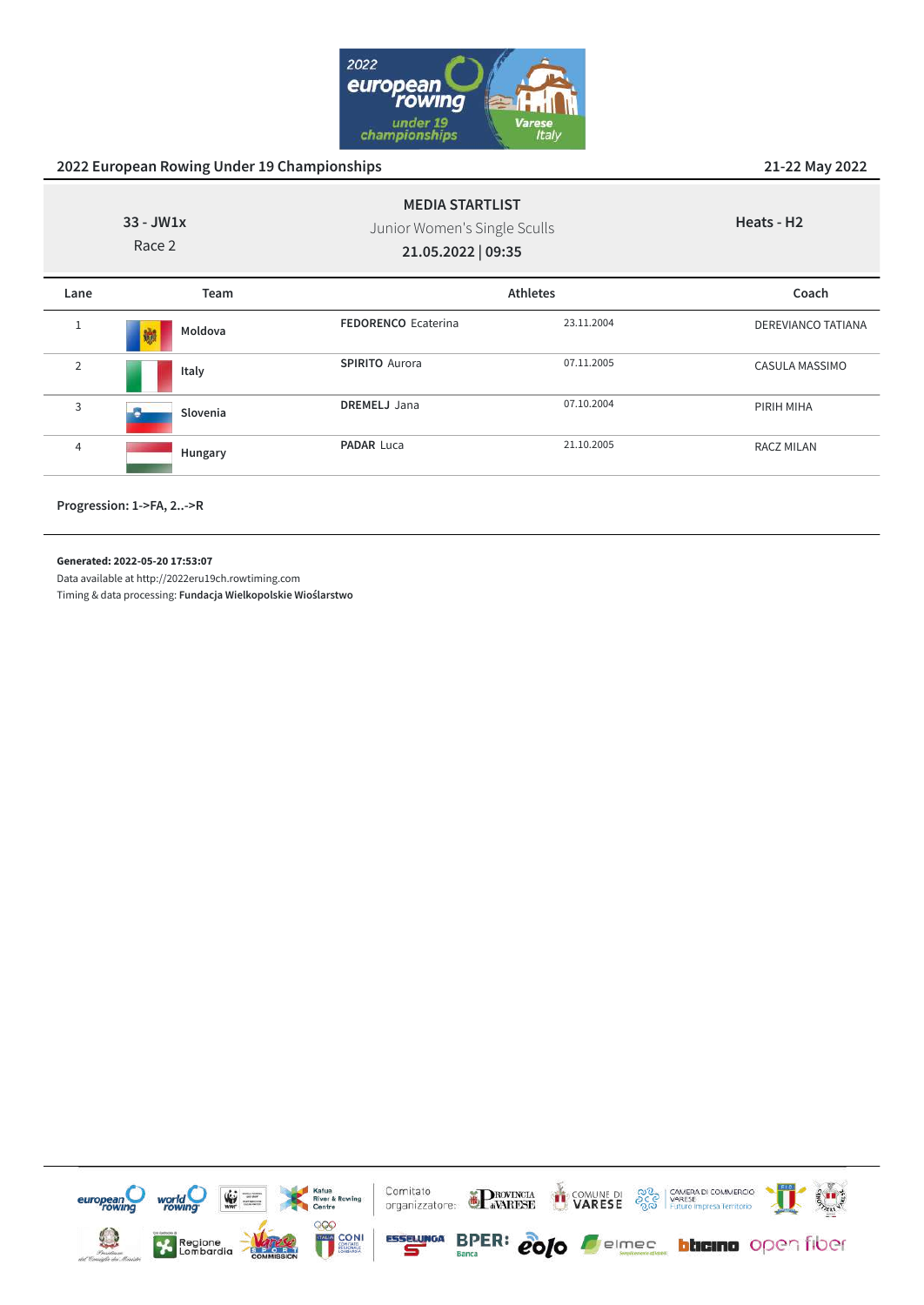

| $34 - JM1x$<br>Race 3 |                                             | <b>MEDIA STARTLIST</b><br>Junior Men's Single Sculls<br>21.05.2022   09:40 |                 | Heats - H1              |
|-----------------------|---------------------------------------------|----------------------------------------------------------------------------|-----------------|-------------------------|
| Lane                  | Team                                        |                                                                            | <b>Athletes</b> | Coach                   |
| 1                     | $\sim$ $\sim$<br><b>Great Britain</b><br>ZN | <b>CHUTE Marcus</b>                                                        | 15.05.2004      | <b>WILKINSON MARK</b>   |
| $\overline{2}$        | Bulgaria                                    | YORDANOV Ivan                                                              | 21.09.2004      | <b>ARGIROV PETKO</b>    |
| 3                     | Slovenia                                    | <b>ALJAZ Kunstelj</b>                                                      | 03.02.2005      | PIRIH MIHA              |
| 4                     | Slovakia<br>嗖                               | <b>STRECANSKY Peter</b>                                                    | 19.07.2005      | <b>STRECANSKY PETER</b> |
| 5                     | Hungary                                     | <b>CSIZMADIA Adam</b>                                                      | 20.01.2005      | <b>ALFOLDI ZOLTAN</b>   |

**Progression: 1,2,3->SA/B, 4..->R**

#### **Generated: 2022-05-20 17:53:07**

Data available at http://2022eru19ch.rowtiming.com

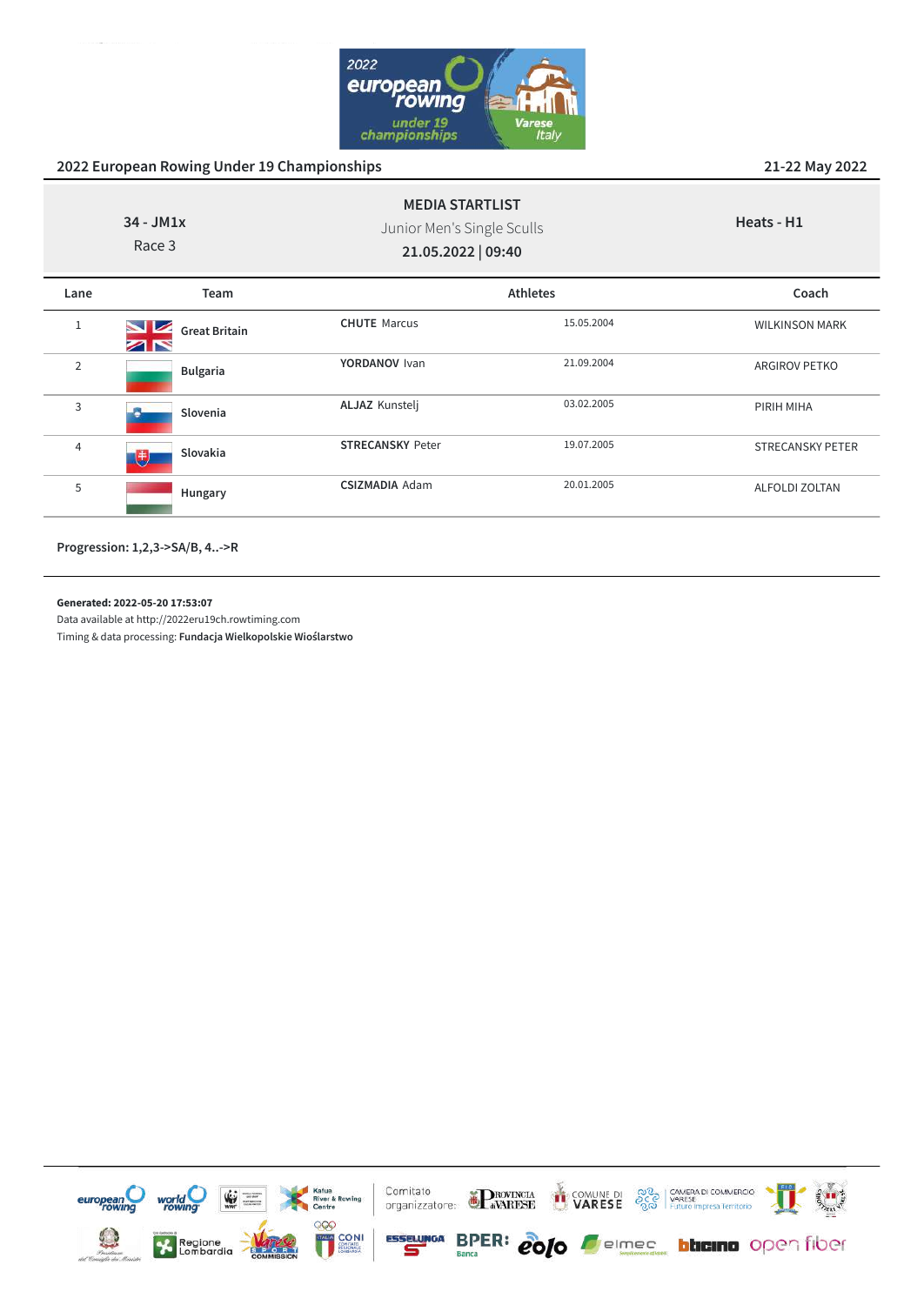

# **34 - JM1x** Race 4 **MEDIA STARTLIST** Junior Men's Single Sculls **21.05.2022 | 09:45 Heats - H2 Lane Team Athletes Coach** <sup>1</sup> **Estonia** HEIN Christopher 15.04.2004 15.04.2004 2 **Moldova MORARENCO** Roman 05.11.2005 05.11.2005 GHENADIE <sup>3</sup> **Denmark** WISHOLM August 21.10.2004 CHRISTIANSEN JENS <sup>4</sup> **France** MOLINS Pierre 26.08.2004 DESLAVIERE YVAN

**Progression: 1,2,3->SA/B, 4..->R**

#### **Generated: 2022-05-20 17:53:07**

Data available at http://2022eru19ch.rowtiming.com Timing & data processing: **Fundacja Wielkopolskie Wioślarstwo**



**2022 European Rowing Under 19 Championships 21-22 May 2022**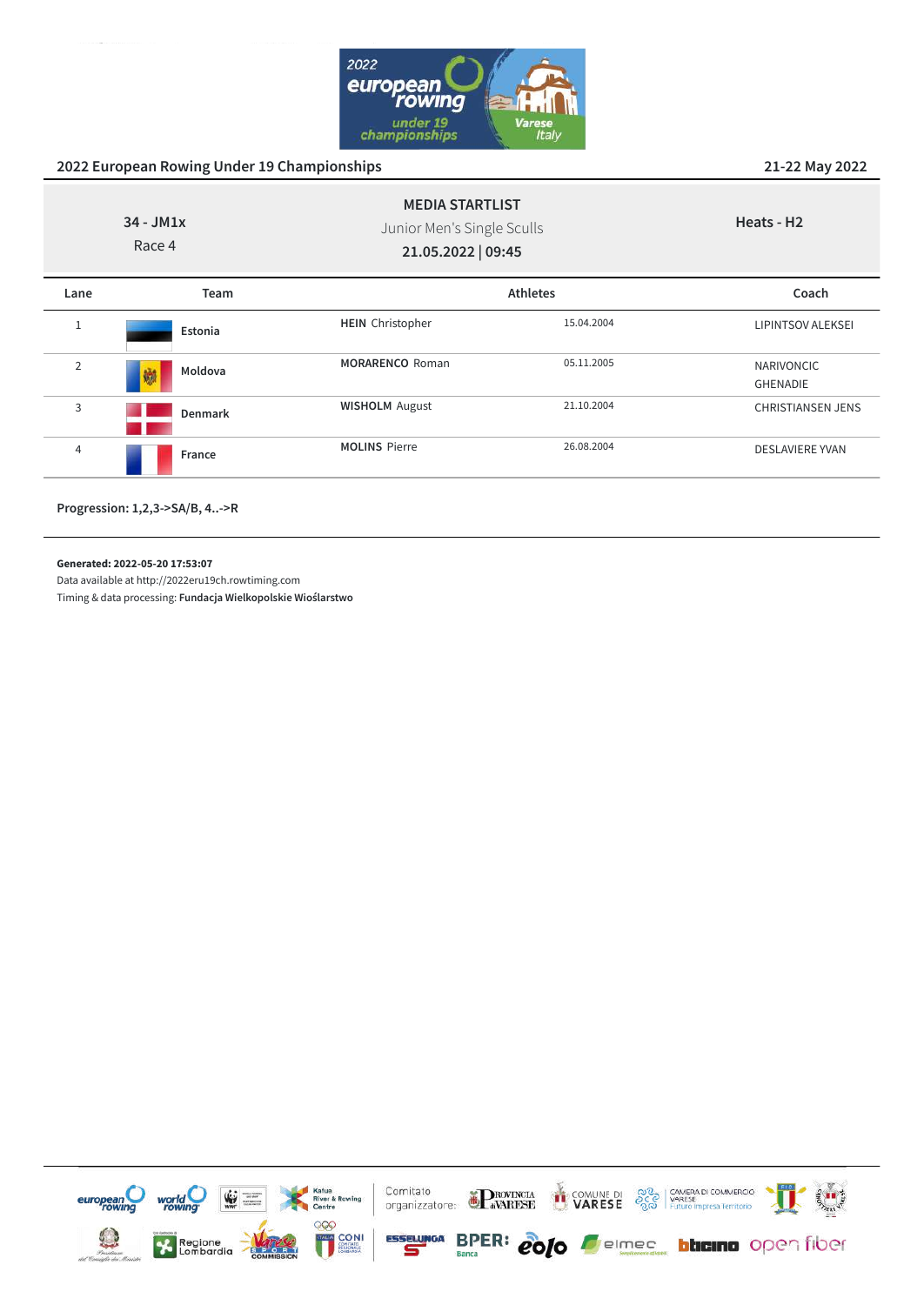

|                                                                                                     | 2022 European Rowing Under 19 Championships | 21-22 May 2022           |            |                                 |
|-----------------------------------------------------------------------------------------------------|---------------------------------------------|--------------------------|------------|---------------------------------|
| <b>MEDIA STARTLIST</b><br>$34 - JM1x$<br>Junior Men's Single Sculls<br>Race 5<br>21.05.2022   09:50 |                                             | Heats - H <sub>3</sub>   |            |                                 |
| Lane                                                                                                | Team                                        | <b>Athletes</b>          |            | Coach                           |
| $\mathbf{1}$                                                                                        | Switzerland<br>J.                           | <b>BERGER Nicolas</b>    | 10.08.2004 | <b>AITKEN MARTIN</b>            |
| $\overline{2}$                                                                                      | Norway                                      | <b>LOHNE</b> Ulrik Pharo | 09.05.2004 | <b>KROGSRUD MARTE</b><br>KAASEN |
| 3                                                                                                   | Belgium                                     | <b>TAELDEMAN Boris</b>   | 27.04.2004 |                                 |
| 4                                                                                                   | Italy                                       | <b>MANCINI Nicola</b>    | 03.03.2004 | <b>MOLEA VALTER</b>             |
|                                                                                                     |                                             |                          |            |                                 |

**Progression: 1,2,3->SA/B, 4..->R**

#### **Generated: 2022-05-20 17:53:07**

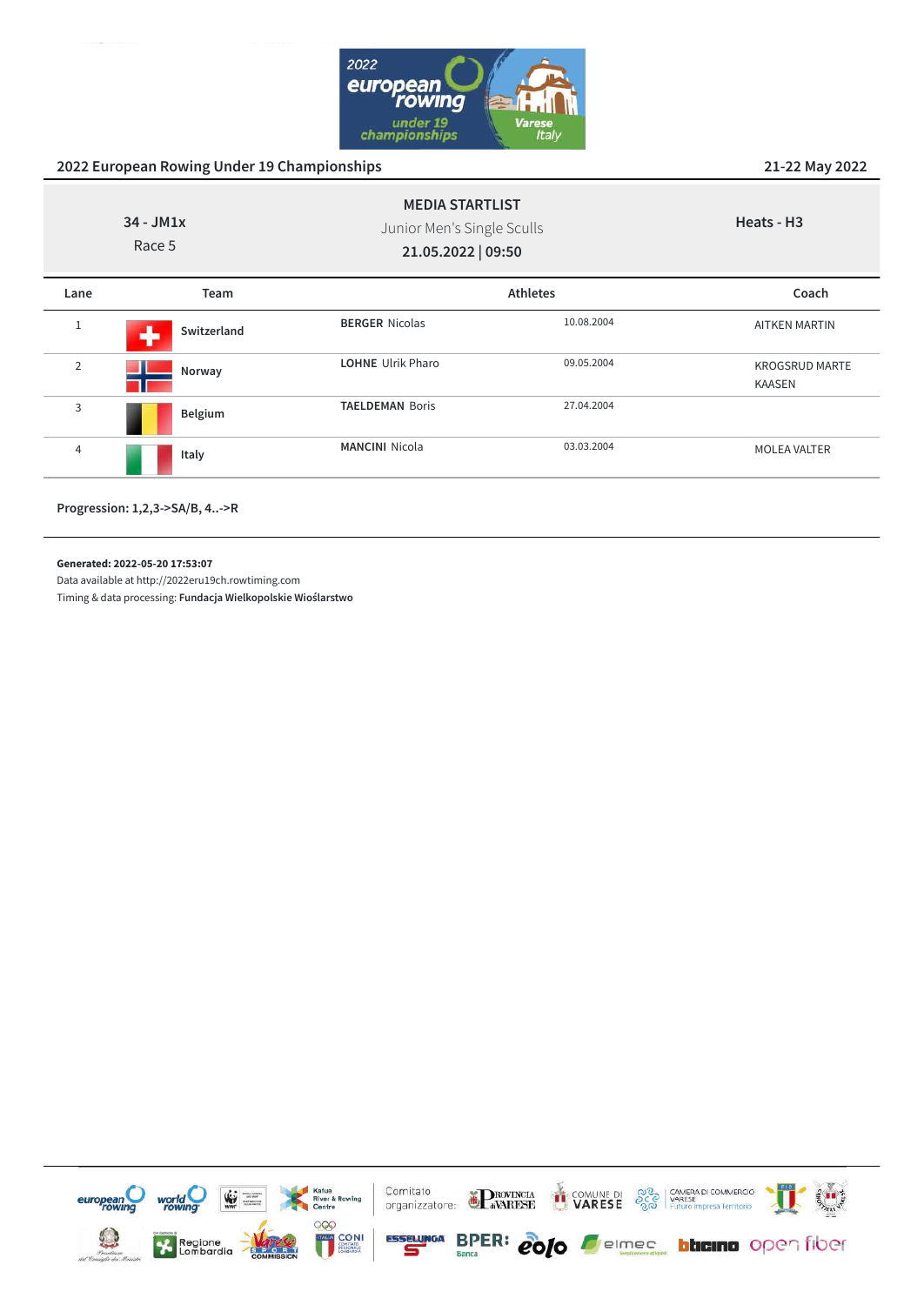

| $35 - JW2$<br>Race 6 |                                        | <b>MEDIA STARTLIST</b><br>Junior Women's Pair<br>21.05.2022   09:55 |                          | Heats - H1               |
|----------------------|----------------------------------------|---------------------------------------------------------------------|--------------------------|--------------------------|
| Lane                 | Team                                   |                                                                     | Athletes                 | Coach                    |
| $\mathbf{1}$         | Hungary                                | (b) <b>SANDOR</b> Zsofia<br>(s) <b>BENCSICS</b> Hella               | 14.04.2004<br>05.11.2005 | <b>BIRO-LAKO SZANDRA</b> |
| $\overline{2}$       | $\blacksquare$<br><b>Great Britain</b> | (b) BEESON Zoe<br>(s) ASPINALL Maisie                               | 07.10.2004<br>08.01.2004 | MACCALLUM RHONA          |
| 3                    | France                                 | (b) <b>FOUQUET</b> Leontine<br>(s) SELLIER Jeanne                   | 05.01.2005<br>30.03.2004 | <b>BUNIET GAELLE</b>     |
| $\overline{4}$       | Romania                                | (b) AZOITEI Valentina Amalia<br>(s) DINU Andreea Nicoleta           | 14.08.2004<br>20.11.2005 | <b>GRIJUC MARIAN</b>     |

**Progression: 1->FA, 2..->R**

**Generated: 2022-05-20 17:53:07**

Data available at http://2022eru19ch.rowtiming.com

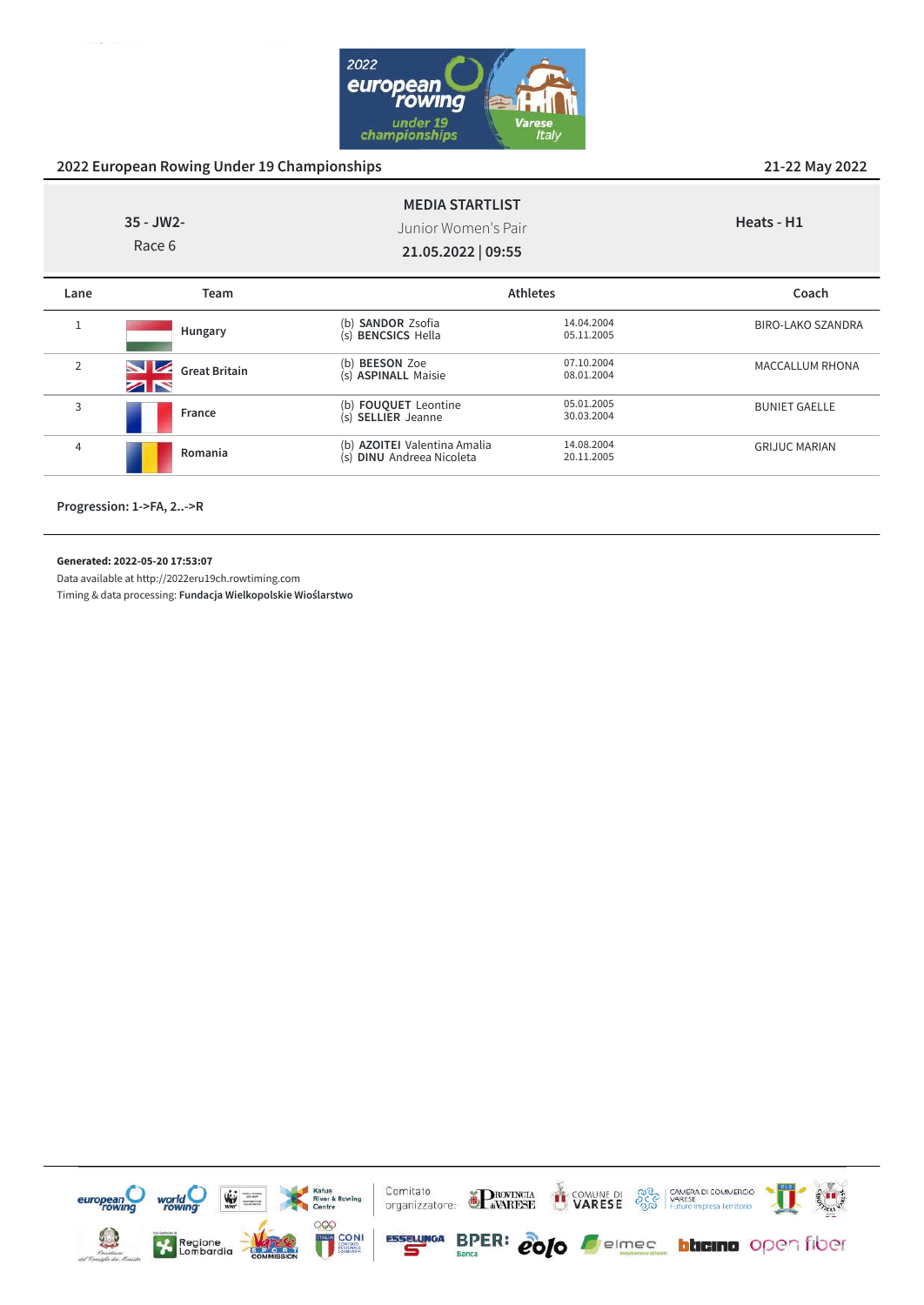

| $35 - JW2 -$<br>Race 7 |              | <b>MEDIA STARTLIST</b><br>Junior Women's Pair<br>21.05.2022   10:00 |                          | Heats - H <sub>2</sub>               |
|------------------------|--------------|---------------------------------------------------------------------|--------------------------|--------------------------------------|
| Lane                   | Team         |                                                                     | <b>Athletes</b>          | Coach                                |
| $\perp$                | Moldova<br>艨 | (b) GRECINA Vera<br>(s) DOZORET Ana                                 | 26.01.2007<br>08.08.2007 | <b>NARIVONCIC</b><br><b>GHENADIE</b> |
| $\overline{2}$         | Italy        | (b) NASELLI Sofia<br>(s) SCARPELLO Martina                          | 12.08.2005<br>04.11.2004 | CASULA MASSIMO                       |
| 3                      | Greece       | (b) ASVESTA loanna<br>(s) <b>ARGYRAKI</b> Elisavet Ira              | 07.12.2004<br>12.05.2004 | POSTIGLIONE<br>GIOVANNI              |

**Progression: 1->FA, 2..->R**

**Generated: 2022-05-20 17:53:07**

Data available at http://2022eru19ch.rowtiming.com

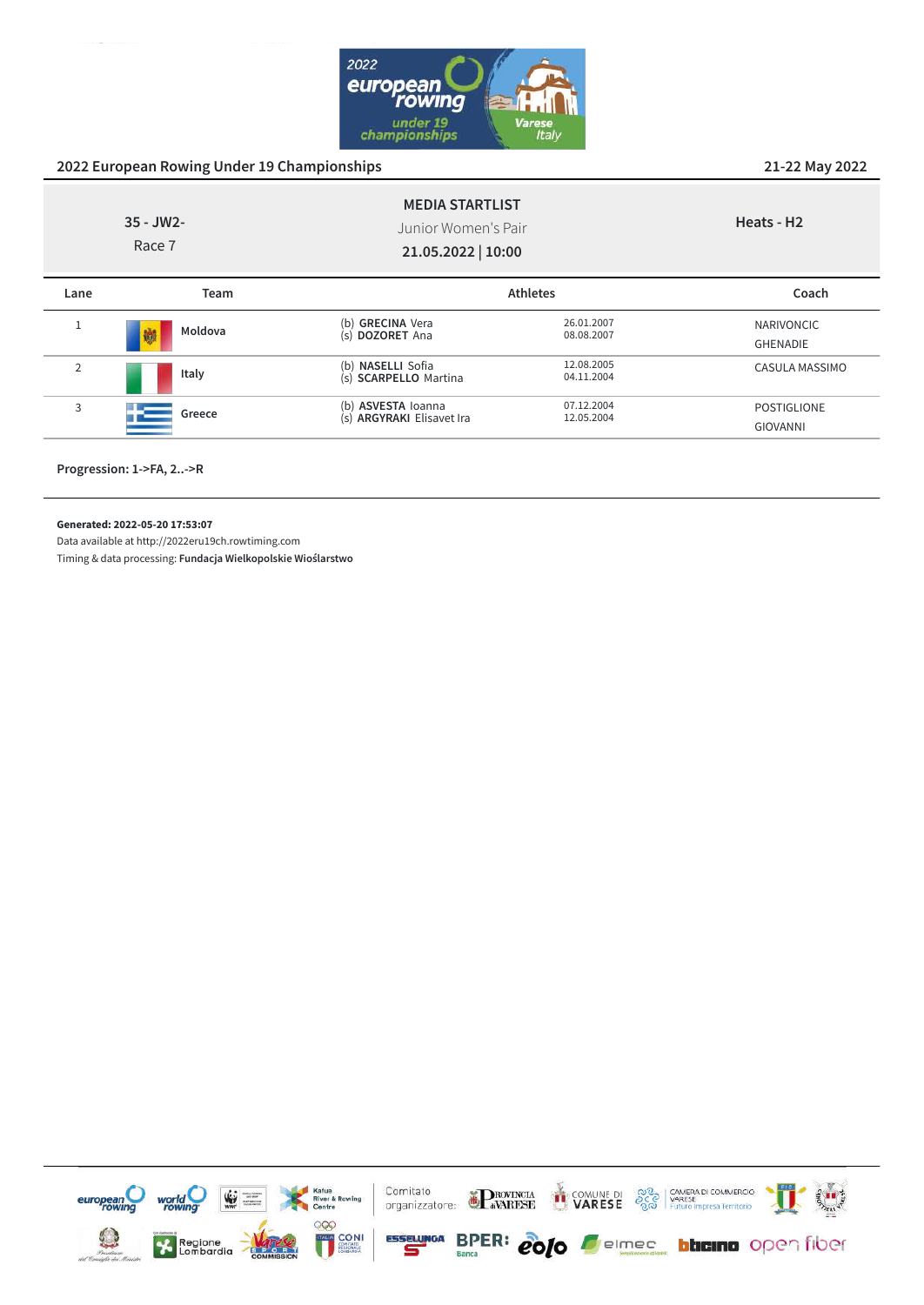

| $36 - JM2$ -<br>Race 8 |                | <b>MEDIA STARTLIST</b><br>Junior Men's Pair<br>21.05.2022   10:05 |                          | Heats - H1           |
|------------------------|----------------|-------------------------------------------------------------------|--------------------------|----------------------|
| Lane                   | Team           |                                                                   | <b>Athletes</b>          | Coach                |
| $\mathbf{1}$           | Hungary        | (b) <b>GESZTI</b> Attila Krisztian<br>(s) DEDEYAN Narek Szevak    | 19.05.2004<br>26.01.2004 | <b>SIMON TAMAS</b>   |
| 2                      | Slovenia       | (b) ZAVRSNIK Arne<br>(s) BRGLEZ Jakob                             | 31.03.2005<br>19.03.2004 | <b>MERF PRIMOZ</b>   |
| 3                      | Italy          | (b) VICINO Luca<br>(s) VICINO Marco                               | 08.01.2004<br>08.01.2004 | <b>MOLEA VALTER</b>  |
| $\overline{4}$         | <b>Denmark</b> | (b) MIKKELSEN Simon<br>(s) ELLEHAMMER Elias                       | 20.06.2004<br>04.07.2004 | <b>MADSEN SOEREN</b> |

**Progression: 1->FA, 2..->R**

**Generated: 2022-05-20 17:53:07**

Data available at http://2022eru19ch.rowtiming.com

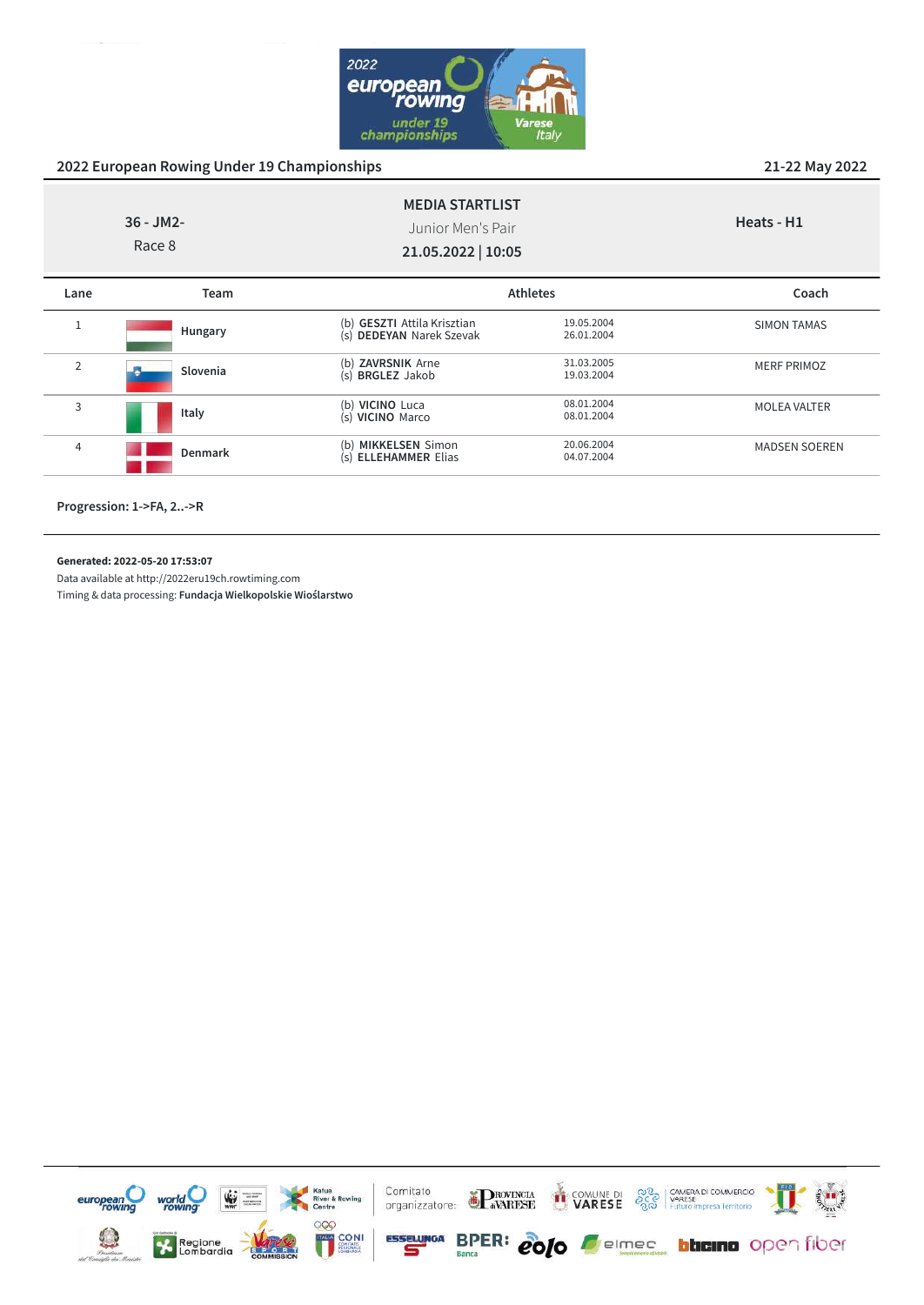

| $36 - JM2$ -<br>Race 9 |         | <b>MEDIA STARTLIST</b><br>Junior Men's Pair<br>21.05.2022   10:10 |                          | Heats - H <sub>2</sub>                |
|------------------------|---------|-------------------------------------------------------------------|--------------------------|---------------------------------------|
| Lane                   | Team    | <b>Athletes</b>                                                   |                          | Coach                                 |
|                        | Serbia  | (b) DEDIC Mihajlo<br>(s) LULEDZIJA Nemanja                        | 12.03.2005<br>23.09.2004 | TODOROVIC GORAN                       |
| 2                      | Romania | (b) VATAMANIUC Andrei-Vlad-Robert<br>(s) NUTESCU Iliuta-Leontin   | 11.08.2004<br>16.07.2004 | <b>MALIS CRISTIAN</b>                 |
| 3                      | Greece  | (b) KOSTOULAS Vasileios<br>(s) KOUTRAS Dimitrios                  | 22.07.2005<br>24.08.2006 | <b>POSTIGLIONE</b><br><b>GIOVANNI</b> |
| $\overline{4}$         | Austria | (b) PFURTSCHELLER Bernd<br>(s) STRAUSS Nikolaus                   | 16.07.2005<br>25.01.2005 | <b>GOETZ ANNA-MARIA</b>               |

**Progression: 1->FA, 2..->R**

#### **Generated: 2022-05-20 17:53:07**

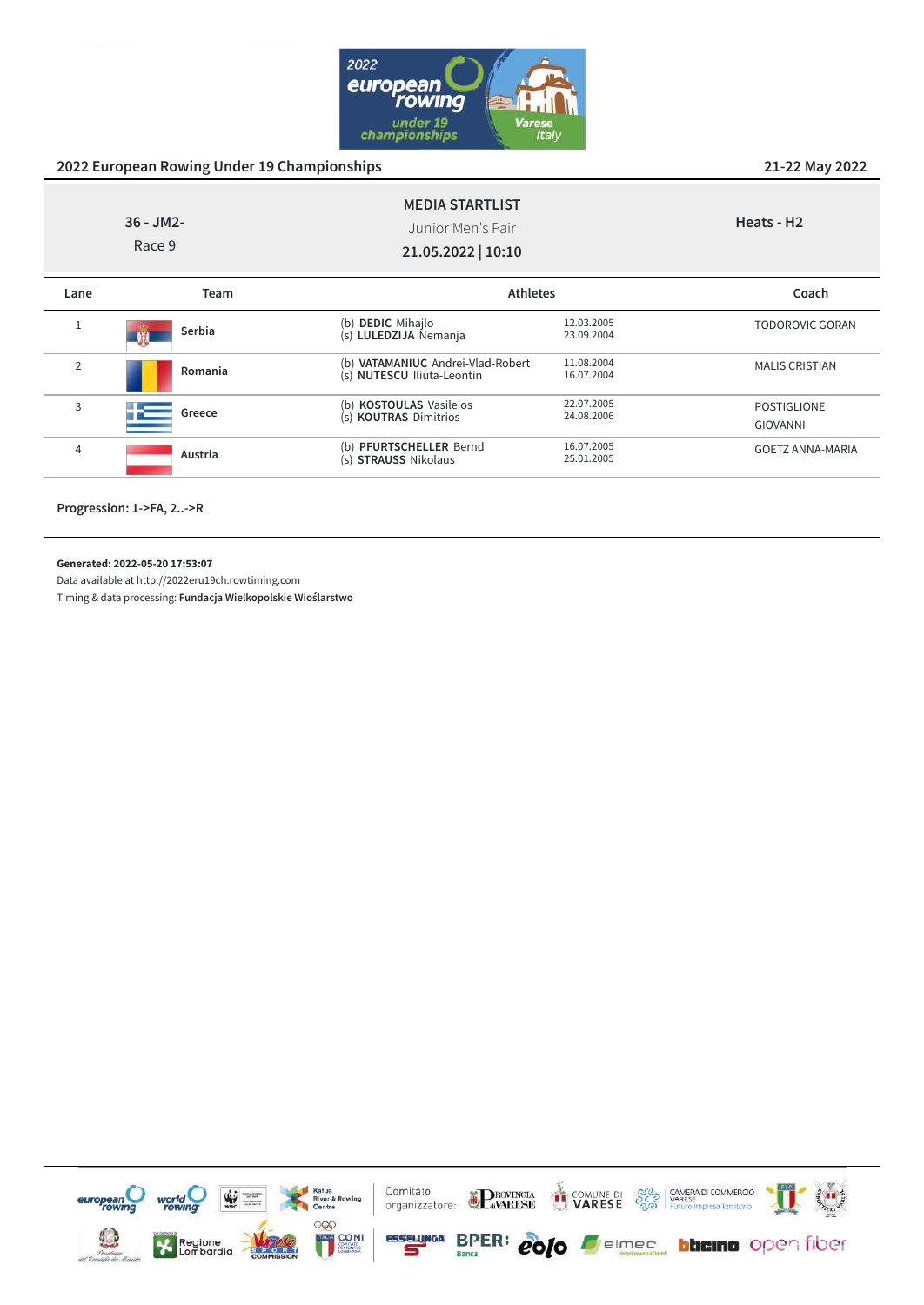

| 37 - JW2x<br>Race 10 |                                       | <b>MEDIA STARTLIST</b><br>Junior Women's Double Sculls<br>21.05.2022   10:15 |                          | Heats - H1                      |
|----------------------|---------------------------------------|------------------------------------------------------------------------------|--------------------------|---------------------------------|
| Lane                 | Team                                  |                                                                              | <b>Athletes</b>          | Coach                           |
| $\mathbf 1$          | $\sim$ $\sim$<br><b>Great Britain</b> | (b) TAYLOR Ella<br>(s) KNIGHT Megan                                          | 10.05.2004<br>08.04.2004 | <b>MACCALLUM RHONA</b>          |
| $\overline{2}$       | Lithuania                             | (b) JONUSAITE Ula<br>(s) KRYZEVICIUTE Saule                                  | 26.07.2004<br>22.12.2004 |                                 |
| 3                    | France                                | (b) MASSEMIN Milla<br>(s) DEGEORGES Salome                                   | 14.03.2004<br>01.07.2004 | <b>DEPIERRE GAEL</b>            |
| 4                    | Italy                                 | (b) ERPINI Angelica<br>(s) RUBEO Francesca                                   | 08.05.2005<br>13.07.2005 | CASULA MASSIMO                  |
| 5                    | Romania                               | (b) DRAGHICI Bianca Elena<br>(s) TIVODARIU Gabriela                          | 18.06.2006<br>04.09.2006 | CATESCU-AVRAM<br><b>VALERIA</b> |

**Progression: 1,2->FA, 3..->R**

#### **Generated: 2022-05-20 17:53:07**

Data available at http://2022eru19ch.rowtiming.com

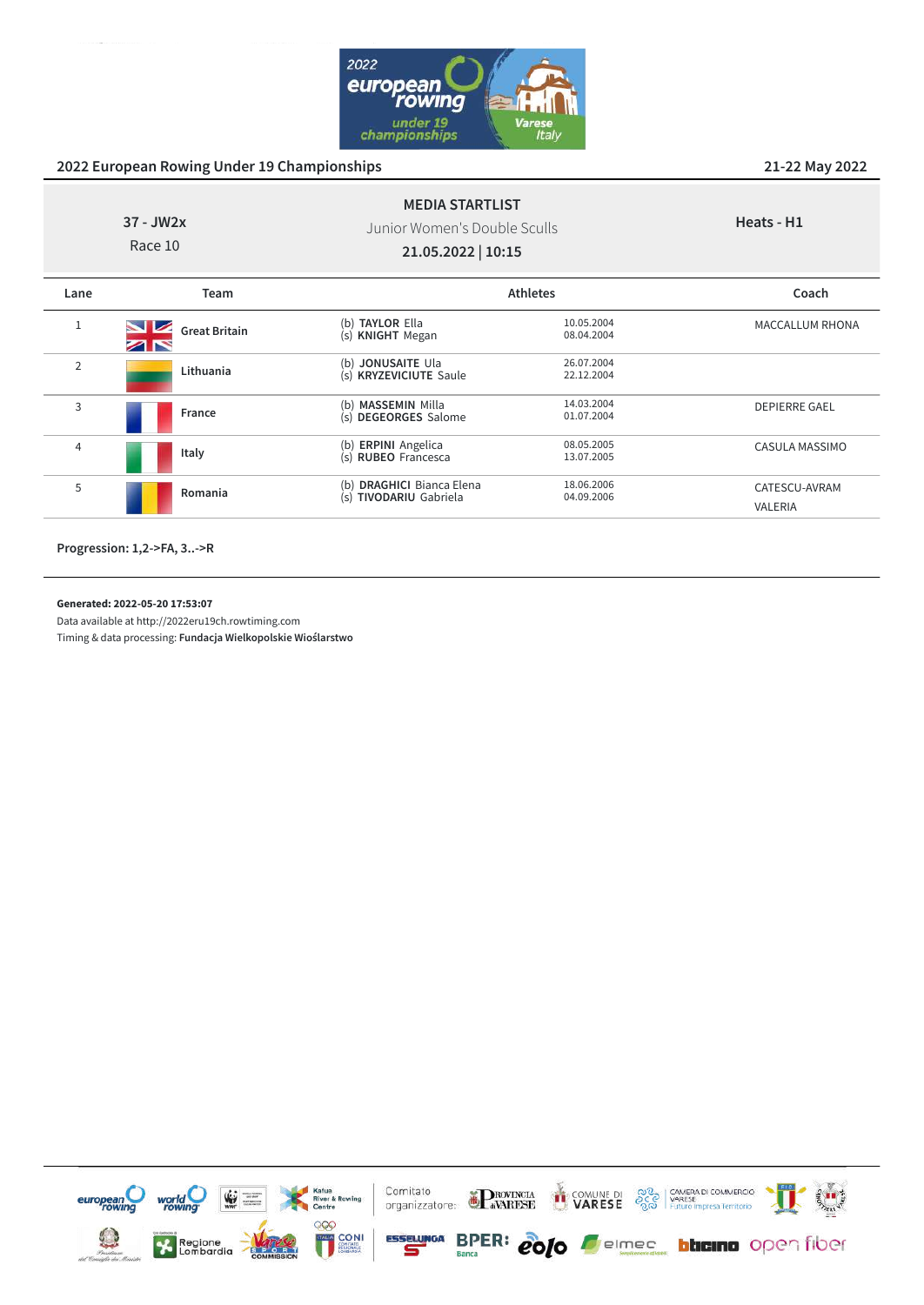

| $37 - JW2x$<br>Race 11 |                | <b>MEDIA STARTLIST</b><br>Junior Women's Double Sculls<br>21.05.2022   10:20 |                          | Heats - H <sub>2</sub>                |
|------------------------|----------------|------------------------------------------------------------------------------|--------------------------|---------------------------------------|
| Lane                   | Team           |                                                                              | <b>Athletes</b>          | Coach                                 |
| $1\,$                  | Czech Republic | (b) JANSTOVA Terezie<br>(s) ZAMOSTNA Veronika                                | 18.05.2005<br>17.04.2004 |                                       |
| $\overline{2}$         | Austria        | (b) GUTSJAHR Emma<br>(s) HAIDER Greta                                        | 05.08.2004<br>18.04.2005 | <b>WOLFSBERGER</b><br>GERHARD         |
| 3                      | Poland         | (b) SZCZECH Emilia<br>(s) <b>FACON</b> Julia                                 | 07.01.2005<br>29.10.2004 | <b>RADKOWSKI TOMASZ</b>               |
| $\overline{4}$         | Hungary        | (b) <b>KOVACS</b> Eszter<br>(s) MAJSA Klaudia                                | 13.08.2005<br>20.01.2006 | <b>BIRO-LAKO SZANDRA</b>              |
| 5                      | Greece         | (b) DALIDOU Sofia<br>(s) NATSIOULA Styliani                                  | 23.09.2005<br>09.12.2004 | <b>POSTIGLIONE</b><br><b>GIOVANNI</b> |

**Progression: 1,2->FA, 3..->R**

#### **Generated: 2022-05-20 17:53:07**

Data available at http://2022eru19ch.rowtiming.com

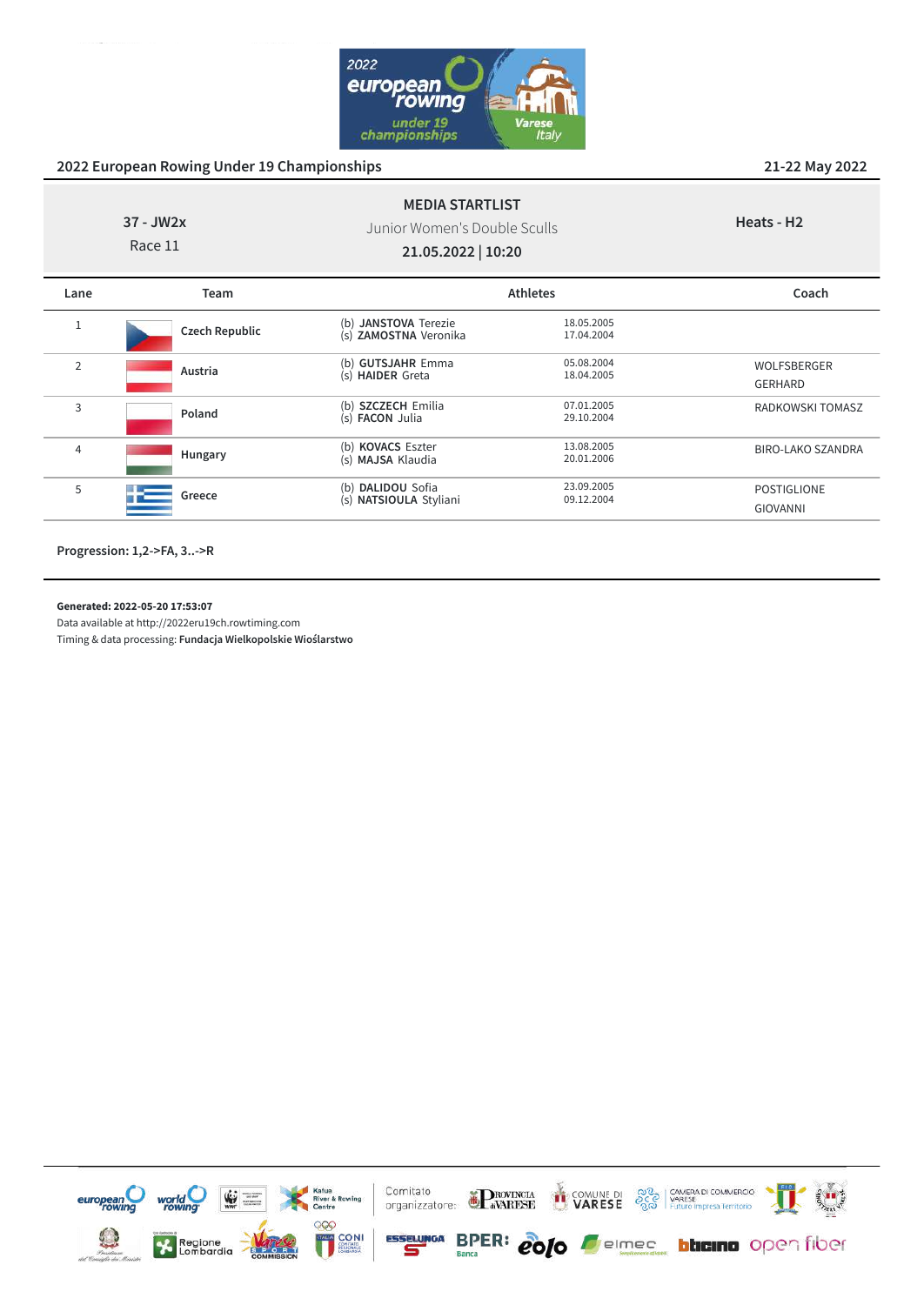

| <b>Athletes</b>          | Coach                                                                                                                                                                                                                                                                               |
|--------------------------|-------------------------------------------------------------------------------------------------------------------------------------------------------------------------------------------------------------------------------------------------------------------------------------|
| 29.06.2004<br>11.05.2006 |                                                                                                                                                                                                                                                                                     |
| 06.04.2004<br>02.08.2004 |                                                                                                                                                                                                                                                                                     |
| 10.10.2004<br>28.09.2005 | <b>PURUCKI FERENC</b>                                                                                                                                                                                                                                                               |
| 03.07.2004<br>18.03.2004 |                                                                                                                                                                                                                                                                                     |
| 17.05.2004<br>07.06.2004 | <b>SKJOENHAUG TRULS</b><br>PETTER                                                                                                                                                                                                                                                   |
| 03.12.2004<br>24.06.2005 | <b>AITKEN MARTIN</b>                                                                                                                                                                                                                                                                |
|                          | (b) MIRZOYAN Mher<br>(s) HALAJYAN Armen<br>(b) RODRIGUE Alric<br>(s) GONZALEZ Come<br>(b) DRAVUCZ Mate<br>(s) PALMAI Agoston<br>(b) NIELSEN Erik Kjersgaard<br>(s) RUNGE Christian<br>(b) HEIN Erik<br>(s) THIME Marius Antonsen<br>(b) <b>BANNWART</b> Alexander<br>(s) LOEPFE Ivo |

**Progression: 1,2->SA/B, 3..->R**

#### **Generated: 2022-05-20 17:53:07**

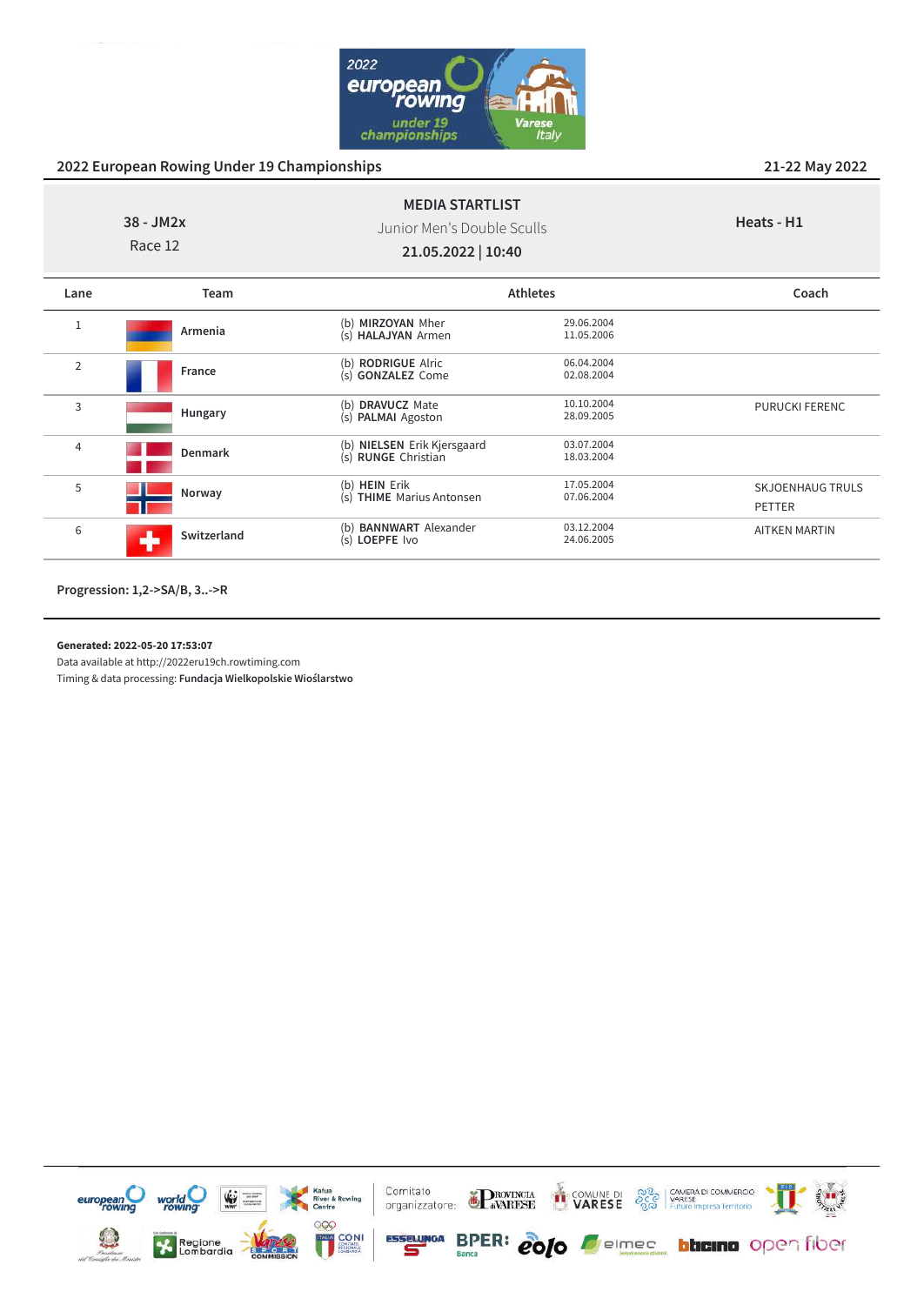

| $38 - JM2x$<br>Race 13 |                       | <b>MEDIA STARTLIST</b><br>Junior Men's Double Sculls<br>21.05.2022   10:45 |                          | Heats - H <sub>2</sub>    |
|------------------------|-----------------------|----------------------------------------------------------------------------|--------------------------|---------------------------|
| Lane                   | Team                  |                                                                            | <b>Athletes</b>          | Coach                     |
| $\mathbf{1}$           | Ukraine               | (b) SHCHERBAN Leonid<br>(s) PUZHALOV Nikita                                | 24.04.2005<br>09.09.2005 | KASHKO MYKYTA             |
| $\overline{2}$         | <b>Czech Republic</b> | (b) VANCURA Jakub<br>(s) RYCHNOVSKY Matyas                                 | 18.09.2004<br>10.07.2004 | LITERA JAKUB              |
| 3                      | Romania               | (b) <b>BADEA</b> Ovidiu Cristian<br>(s) BUZDUGAN Alin Vasile               | 04.01.2004<br>06.03.2004 | <b>MALIS CRISTIAN</b>     |
| 4                      | Moldova<br>聯          | (b) CHIREI Alexandr<br>(s) <b>ANTOHA</b> Dmitri                            | 22.01.2006<br>14.05.2005 | <b>DEREVIANCO TATIANA</b> |
| 5                      | Poland                | (b) SLIWINSKI Piotr<br>(s) GALEZA Daniel                                   | 31.10.2004<br>29.01.2004 | <b>DZIEKONSKI RAFAL</b>   |
|                        |                       |                                                                            |                          |                           |

**Progression: 1,2->SA/B, 3..->R**

#### **Generated: 2022-05-20 17:53:07**

Data available at http://2022eru19ch.rowtiming.com

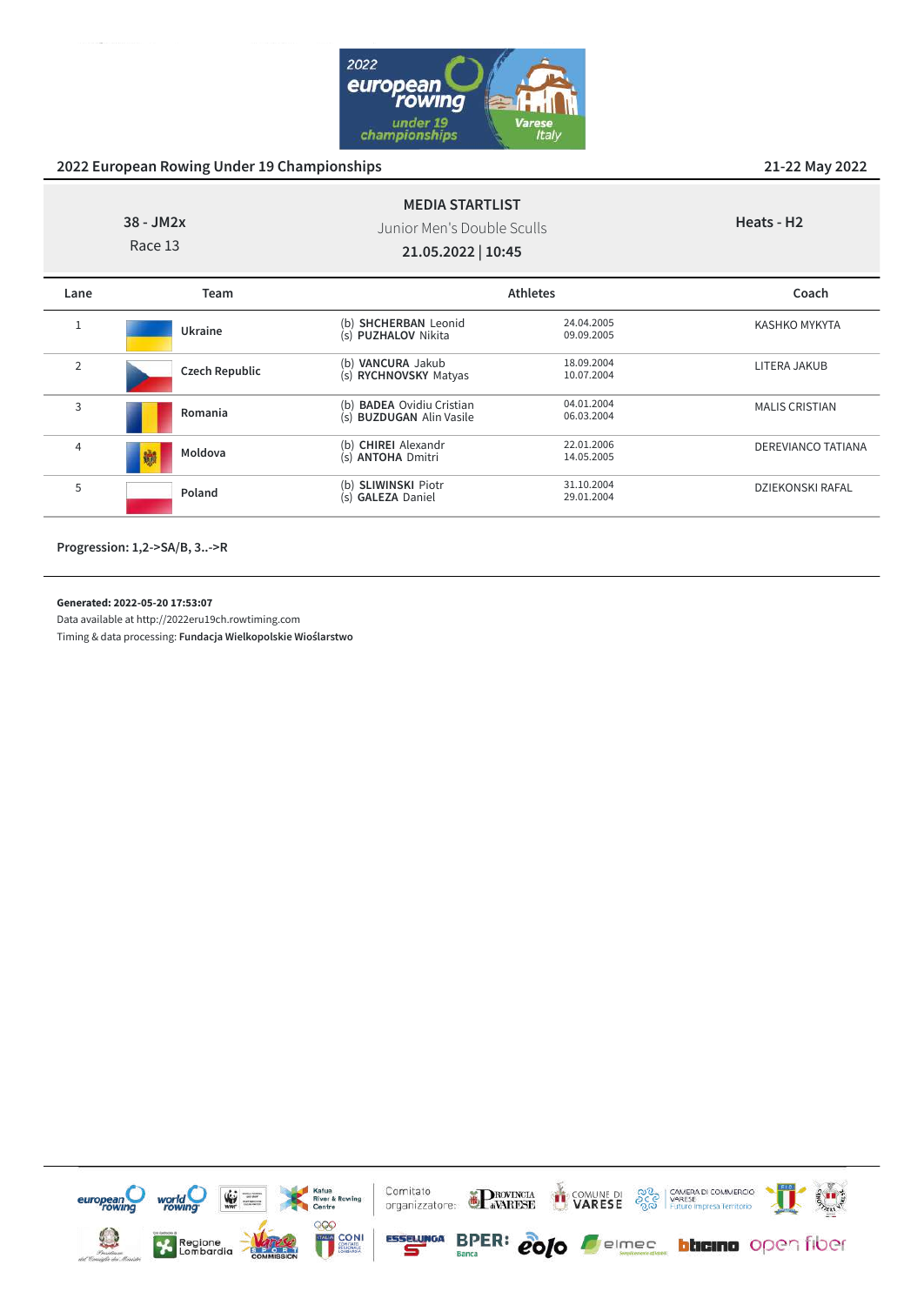

| $38 - JM2x$<br>Race 14 |               | <b>MEDIA STARTLIST</b><br>Junior Men's Double Sculls<br>21.05.2022   10:50 |                          | Heats - H <sub>3</sub>                |
|------------------------|---------------|----------------------------------------------------------------------------|--------------------------|---------------------------------------|
| Lane                   | Team          |                                                                            | <b>Athletes</b>          | Coach                                 |
| $\mathbf{1}$           | Turkey<br>r * | (b) KABADAYI Ahmet Ali<br>(s) KOROGLU Halil Kaan                           | 02.09.2004<br>09.09.2005 | <b>ILIC NEBOJSA</b>                   |
| $\overline{2}$         | Croatia       | (b) SMOLJANOVIC Marin<br>(s) TALAJA Ivan                                   | 20.11.2004<br>03.01.2005 | <b>SRZIC LUKA</b>                     |
| 3                      | Greece        | (b) KOPIDIS Leonidas<br>(s) MAKRYGIANNIS Panagiotis                        | 10.05.2004<br>28.01.2007 | <b>POSTIGLIONE</b><br><b>GIOVANNI</b> |
| $\overline{4}$         | Italy         | (b) GILARDONI Marco<br>(s) DRI Marco                                       | 17.12.2004<br>09.02.2004 | <b>MOLEA VALTER</b>                   |
| 5                      | Serbia        | (b) <b>MUDRINIC</b> Vuk<br>(s) RAJKOVIC Matija                             | 04.06.2004<br>17.04.2004 | STOJANOVIC STEVAN                     |

**Progression: 1,2->SA/B, 3..->R**

#### **Generated: 2022-05-20 17:53:07**

Data available at http://2022eru19ch.rowtiming.com

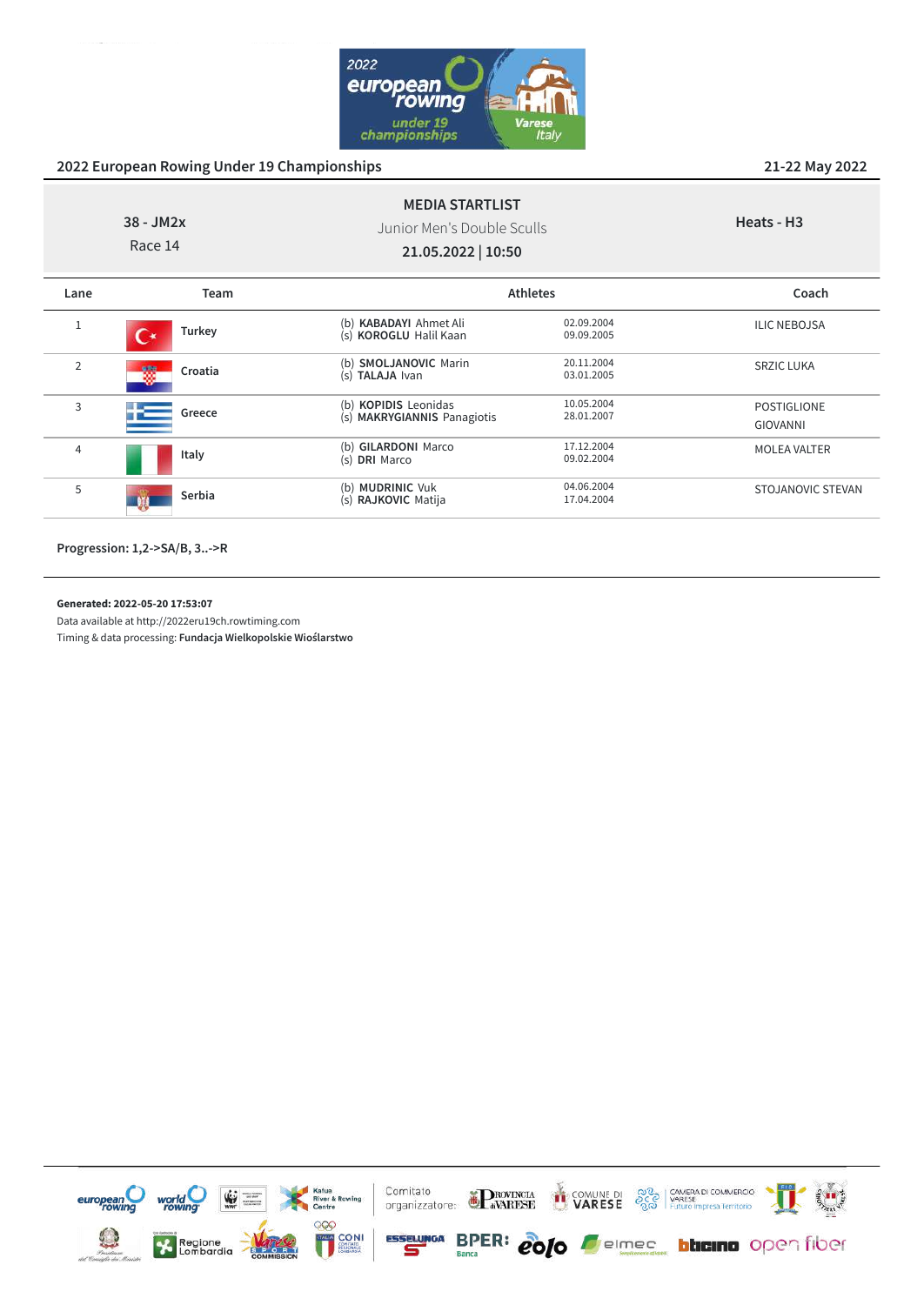

|      | $39 - JWA -$<br>Race 15 | <b>MEDIA STARTLIST</b><br>Junior Women's Four<br>21.05.2022   10:55                                                                         |                                                      | <b>Preliminary Race - X</b> |
|------|-------------------------|---------------------------------------------------------------------------------------------------------------------------------------------|------------------------------------------------------|-----------------------------|
| Lane | Team                    |                                                                                                                                             | <b>Athletes</b>                                      | Coach                       |
| 1    | <b>Czech Republic</b>   | <b>BARTAKOVA Adela</b><br>(b)<br><b>DOHNALOVA Katerina</b><br>2<br>(3)<br><b>HORAKOVA Karolina</b><br><b>MASINOVA Evelina</b><br>(s)        | 25.07.2005<br>20.06.2006<br>20.04.2004<br>25.05.2005 | SINDILKOVA RADKA            |
| 2    | Italy                   | <b>PAHOR Benedetta</b><br>(b)<br><b>CUZZOCREA</b> Emma<br>(2)<br>(3)<br><b>SCIATTELLA Giorgia</b><br>(s) GRISONI Elisa                      | 08.07.2004<br>27.07.2004<br>23.04.2005<br>22.03.2004 | CASULA MASSIMO              |
| 3    | Romania                 | (b) PASCOVICI Ioana Ruxandra<br>(2)<br><b>BLANARIU</b> Georgiana<br><b>MOCANU</b> Elena Silvia<br>(3)<br><b>SERBAN</b> Andreea Ioana<br>(s) | 15.10.2005<br>19.02.2005<br>04.01.2004<br>24.06.2004 | <b>GRIJUC MARIAN</b>        |
| 4    | France                  | (b) MAZZOLINI Rachel<br>(2)<br><b>DANSAULT</b> Apoline<br><b>LAGARDE</b> Caroline<br>(3)<br>(s) HERSCOVICI Lea                              | 11.02.2004<br>23.03.2004<br>12.02.2004<br>26.02.2005 | <b>BUNIET GAELLE</b>        |

**Progression: 1...->FA**

#### **Generated: 2022-05-20 17:53:07**

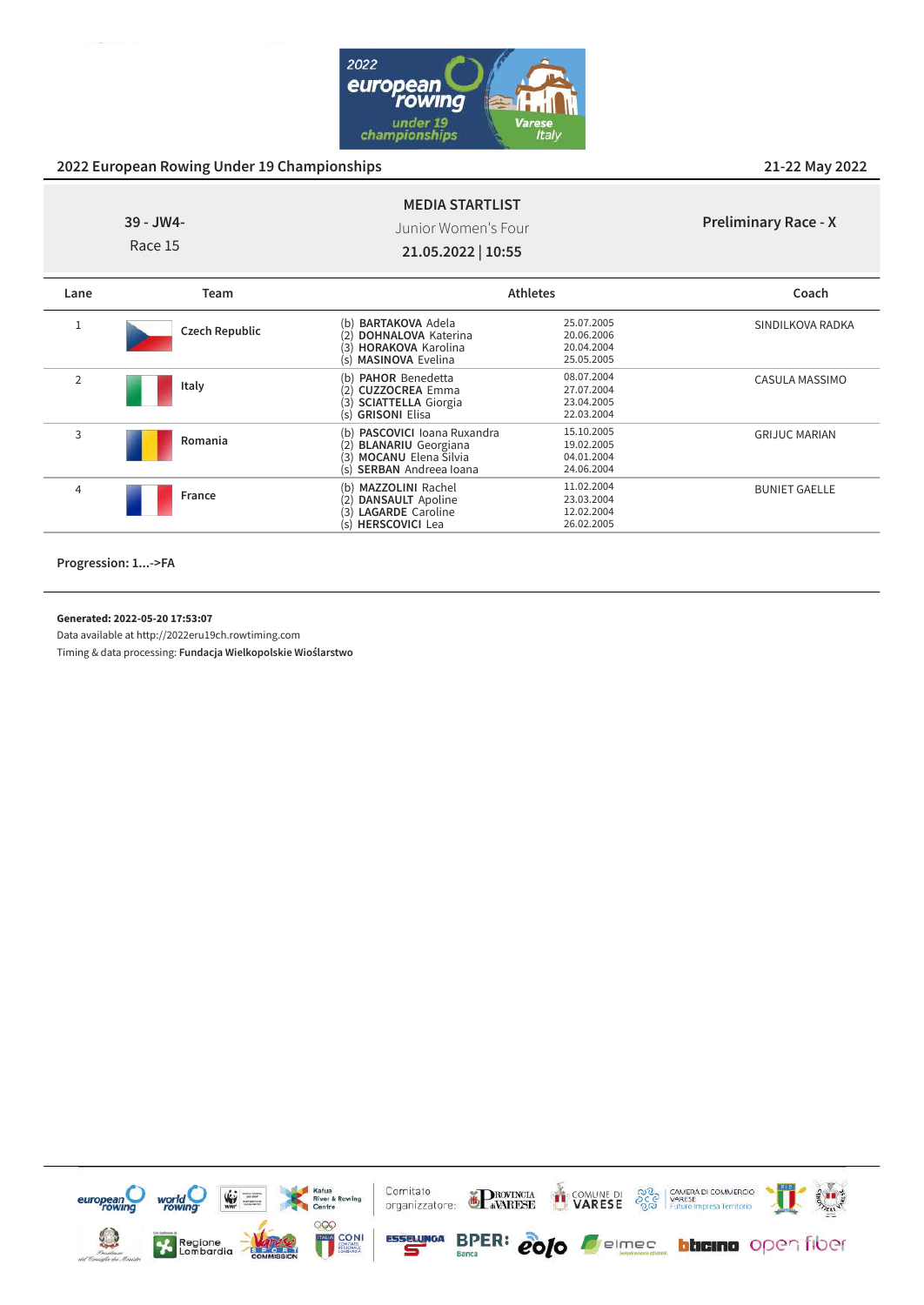

TOMIC MILOS

|                | $40 - JMA -$<br>Race 16 | <b>MEDIA STARTLIST</b><br>Junior Men's Four<br>21.05.2022   11:00                                                          |                                                      | Heats - H1                            |
|----------------|-------------------------|----------------------------------------------------------------------------------------------------------------------------|------------------------------------------------------|---------------------------------------|
| Lane           | Team                    | <b>Athletes</b>                                                                                                            |                                                      | Coach                                 |
| $\mathbf{1}$   | Italy                   | (b) MELEGARI Guglielmo<br><b>CAPPAGLI Martino</b><br>(2)<br><b>MELIANI</b> Emanuele<br>(3)<br>(s) MADDALONI Giorgio        | 01.06.2005<br>21.07.2004<br>26.06.2004<br>07.01.2004 | <b>MOLEA VALTER</b>                   |
| $\overline{2}$ | Greece                  | (b) GEORGIOU Lazaros<br>(2) CHARISIOS Georgios<br><b>FOROZIDIS</b> Panagiotis Aristotelis<br>(3)<br>(s) KOLOVOS Athanasios | 09.09.2004<br>05.05.2005<br>23.08.2005<br>12.04.2004 | <b>POSTIGLIONE</b><br><b>GIOVANNI</b> |
| 3              | Romania                 | (b) PLESESCU Cosmin Iulian<br>(2) MOLDOVAN Eduard Angel<br><b>STOIAN</b> Nicolae Razvan<br>(3)<br>(s) DUNCA Marian Stefan  | 26.03.2004<br>30.01.2004<br>07.12.2004<br>13.06.2004 | <b>MALIS CRISTIAN</b>                 |
| 4              | Hungary                 | (b) ZUDOR Marcell Ferenc<br>(2) MESZAROS Levente<br>(3) KALMAR Aron<br><b>BOROS Oliver</b><br>(s)                          | 01.03.2004<br>29.04.2005<br>22.12.2005<br>10.07.2004 | PERGEL LASZLO                         |
| 5              | Portugal<br>69.         | (b) ALPOIM Francisco<br>(2) GONCALVES Diogo<br><b>RODRIGUES Pedro</b><br>(3)                                               | 28.01.2004<br>06.12.2005<br>12.07.2005               | CANHOLA JOSE                          |

(s) **SANTOS** Afonso 27.05.2005

(b) **MILANOVIC** Filip 06.05.2005<br>(2) **BOSNIC** Zoran 30.12.2004 (2) **BOSNIC** Zoran 30.12.2004 (3) **CVETKOVIC** Predrag 25.02.2004  $(s)$  **POPOVIC** Viktor  $(100)(s)$  25.04.2004

**Progression: 1->FA, 2..->R**

<sup>6</sup> **Serbia**

**Generated: 2022-05-20 17:53:07**

Data available at http://2022eru19ch.rowtiming.com

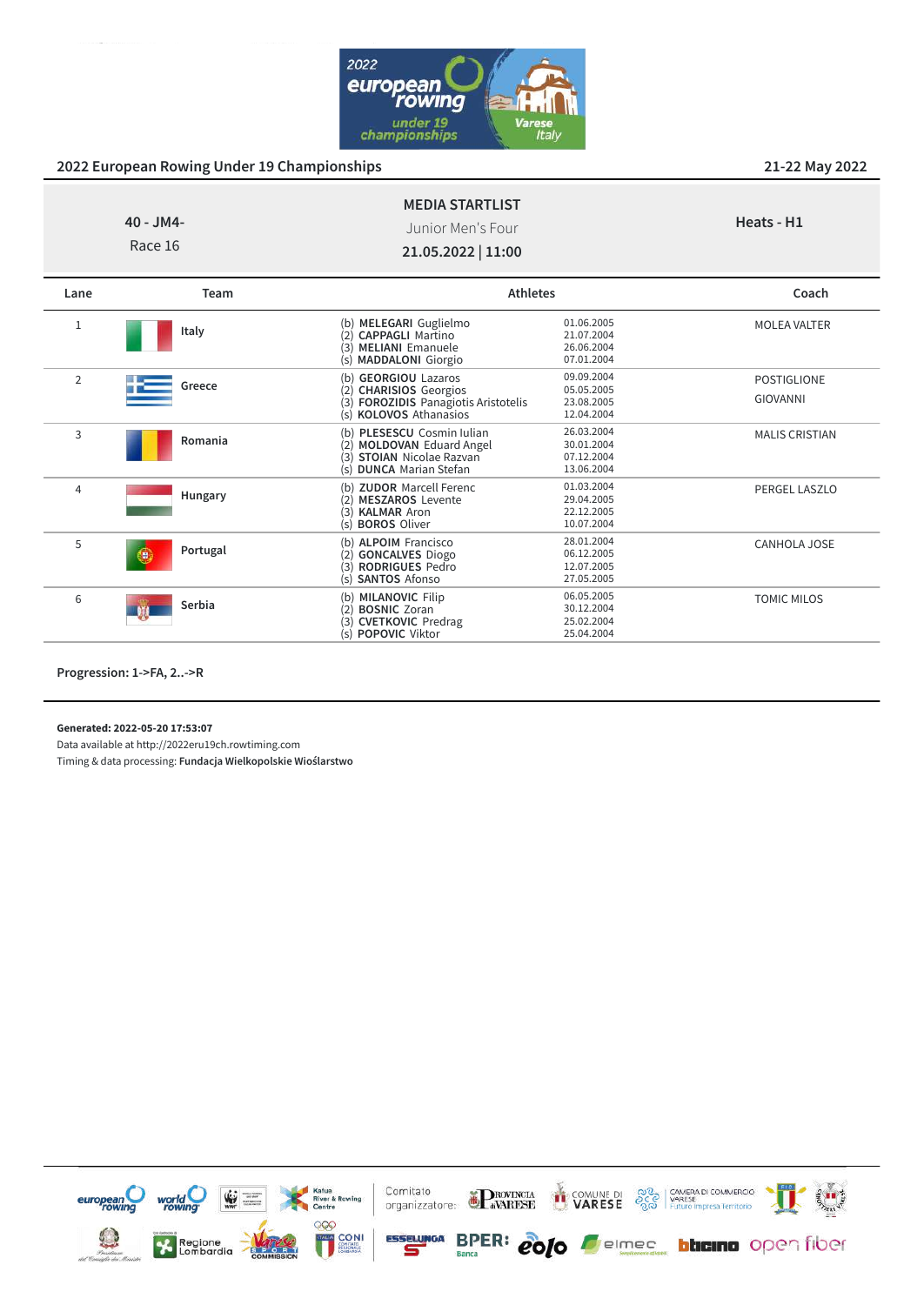

URLIC TONI

| $40 - JM4 -$<br>Race 17 |         | <b>MEDIA STARTLIST</b><br>Junior Men's Four<br>21.05.2022   11:05                                                |                                                      | Heats - H <sub>2</sub> |
|-------------------------|---------|------------------------------------------------------------------------------------------------------------------|------------------------------------------------------|------------------------|
| Lane                    | Team    |                                                                                                                  | <b>Athletes</b>                                      | Coach                  |
| 1                       | France  | (b) CHOICHILLON Martin<br><b>MALECOT Marco</b><br>(2)<br>PICQUET - EGLY Pierre<br>(3)<br>(s) MER - APPERE Youenn | 22.09.2004<br>28.08.2004<br>16.12.2004<br>13.11.2004 | <b>BOSQUET GILLES</b>  |
| $\overline{2}$          | Ukraine | (b) HLADCHENKO Bohdan<br><b>KYRYCHEVSKYI Ihor</b><br>(2)<br>MAZEPA Ihor<br>3)<br>(s) CHYKANOV Illia              | 08.06.2006<br>08.06.2004<br>20.01.2005<br>02.08.2006 | <b>CHYKANOV SERGIY</b> |
| 3                       | Poland  | (b) SENDERACKI Konrad<br><b>KOT</b> Mikolaj<br>(2)<br><b>WACHNICKI</b> Arkadiusz<br>(3)<br>(s) KOZLOWSKI Mateusz | 06.08.2004<br>20.01.2004<br>11.04.2004<br>06.05.2004 | RADKOWSKI TOMASZ       |
| $\overline{4}$          | Austria | (b) WIENERT Julian<br><b>HAUTSCH Elias</b><br>(2)<br><b>TSCHAIKNER Teodor-Tan</b><br>(3)<br>(s) WAGNER Daniel    | 24.07.2005<br>06.08.2004<br>29.11.2004<br>27.10.2004 |                        |

(b) **TERLEVIC** Matej 17.03.2004 (2) **PUH** Lovre 08.04.2004 (3) **GALIC** Matej 02.10.2004 (s) **BANOVIC** Sven Thomas 12.01.2005

**Progression: 1->FA, 2..->R**

<sup>5</sup> **Croatia**

**Generated: 2022-05-20 17:53:07**

Data available at http://2022eru19ch.rowtiming.com

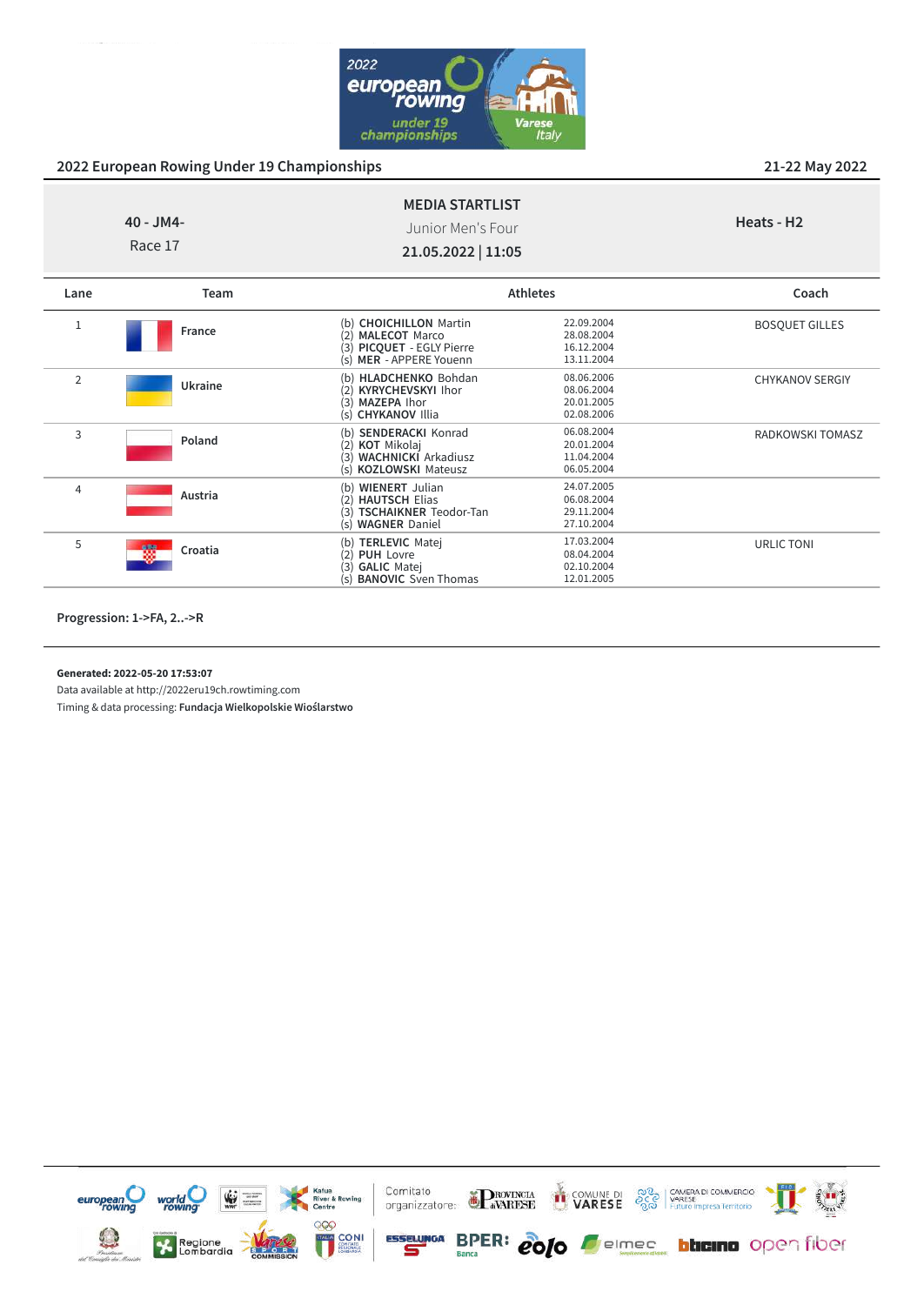

#### **41 - JW4x** Race 18 **MEDIA STARTLIST** Junior Women's Quadruple Sculls **21.05.2022 | 11:10 Heats - H1 Lane Team Athletes Coach** <sup>1</sup> **Poland** (b) **KUSIOWSKA** Kinga 15.04.2005<br>(2) **KHLIBENKO** Anna 14.11.2004 (2) **KHLIBENKO** Anna 14.11.2004 (3) **STEFANIAK** Gabriela 15.05.2005 (s) **MALICKA** Natasha 07.04.2004 RADKOWSKI TOMASZ

| $\overline{2}$ | Switzerland           | <b>TREVISAN Aline</b><br>(b)<br><b>BENATI</b> Aurelia<br><b>LOETSCHER Flavia</b><br>3)<br>(s) VON DER SCHULENBURG Alexa          | 28.09.2005<br>14.05.2006<br>28.12.2004<br>19.02.2004 | HOWALD-BUOL<br>ANNA-MARIA             |
|----------------|-----------------------|----------------------------------------------------------------------------------------------------------------------------------|------------------------------------------------------|---------------------------------------|
| 3              | Estonia               | (b) LUTS Sigrid<br><b>OLESK Kaisa</b><br>$\left( 2\right)$<br><b>MEINBEK Doris</b><br>(3)<br>(s) <b>ENDREKSON</b> Gerli          | 08.04.2005<br>12.12.2006<br>09.07.2004<br>09.08.2005 | <b>VAAR RUTH</b>                      |
| $\overline{4}$ | <b>Czech Republic</b> | <b>BURESOVA Veronika</b><br>(b)<br><b>KRPCOVA Kamila</b><br>(2)<br><b>STERBOVA Natalie</b><br>(3)<br>(s) KUBATOVA Sofie          | 29.06.2005<br>10.09.2005<br>16.02.2006<br>19.01.2005 | <b>BLAHA PAVEL</b>                    |
| 5              | Romania               | <b>TODIRICA</b> Andreea<br>(b)<br>(2) NEDELCU Iulia Valentina<br><b>GRADINACIUC</b> Delia Mirabela<br>3)<br>(s) MATRAN Ana-Maria | 09.06.2005<br>10.03.2005<br>06.08.2005<br>15.02.2004 | <b>GRIJUC MARIAN</b>                  |
| 6              | Greece                | (b) LEVENTELLI Eleni Marina<br><b>LAPIKOF Viktoria</b><br><b>ANGOU Sotiria</b><br>3)<br>NTARA Nefeli<br>(s)                      | 23.07.2004<br>20.07.2005<br>11.07.2005<br>21.11.2007 | <b>POSTIGLIONE</b><br><b>GIOVANNI</b> |

**Progression: 1->FA, 2..->R**

**Generated: 2022-05-20 17:53:07**

Data available at http://2022eru19ch.rowtiming.com

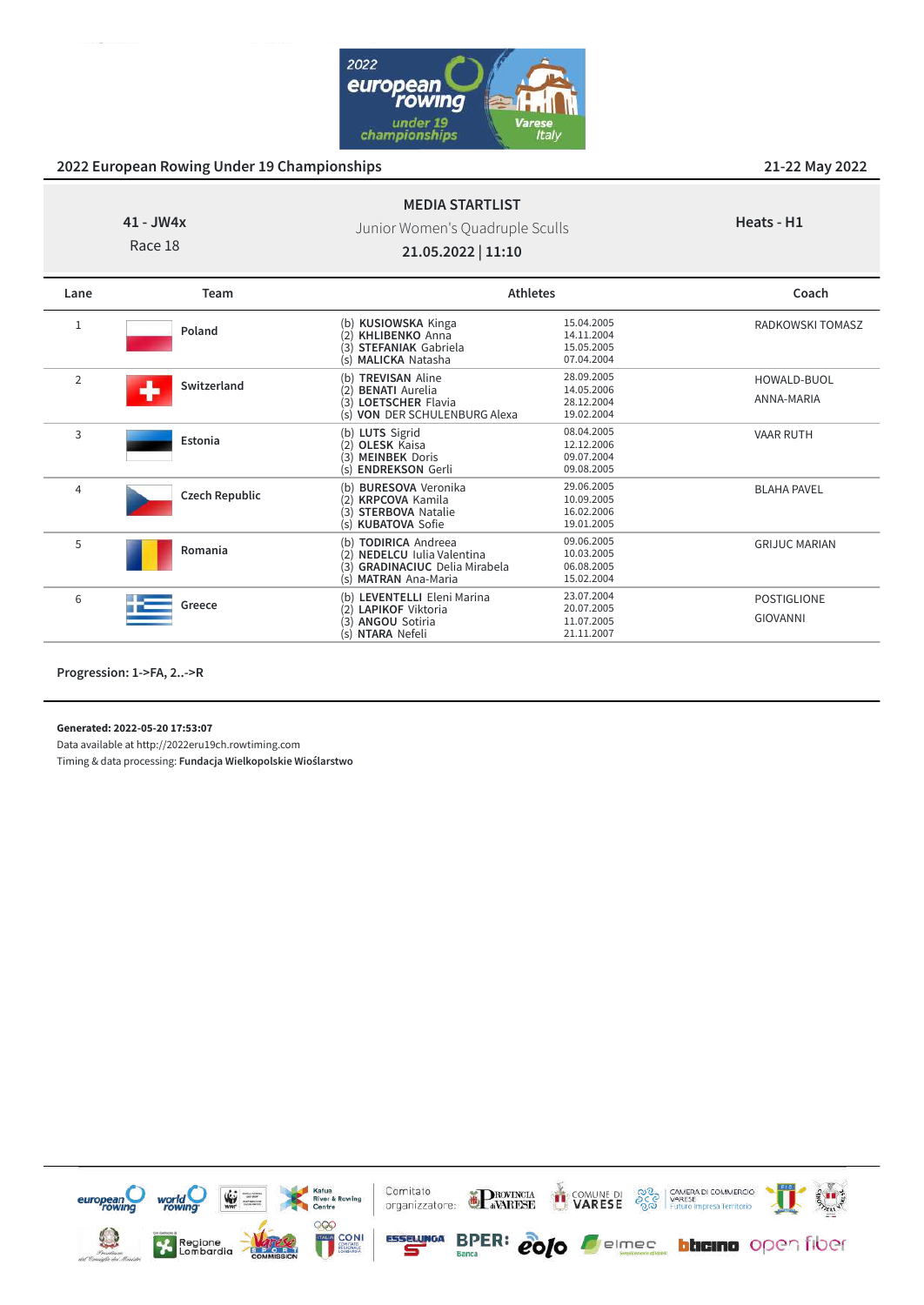

|      | <b>MEDIA STARTLIST</b><br>41 - JW4x<br>Junior Women's Quadruple Sculls<br>Race 19<br>21.05.2022   11:15 |                 | Heats - H <sub>2</sub> |
|------|---------------------------------------------------------------------------------------------------------|-----------------|------------------------|
| Lane | Team                                                                                                    | <b>Athletes</b> | Coach                  |

| 1              | Lithuania      | (b) <b>NASTICIUTE</b> Aukse<br><b>SAKICKAITE Ugne</b><br><b>RUDAITYTE Ugne</b><br>(3)<br>(s) KUBAITYTE Agne                   | 09.11.2005<br>04.09.2005<br>21.12.2004<br>25.09.2005 |                         |
|----------------|----------------|-------------------------------------------------------------------------------------------------------------------------------|------------------------------------------------------|-------------------------|
| $\overline{2}$ | France         | (b) CLOUTIER Elea<br><b>RAVOIRE</b> Jessica<br>ר?<br><b>ASSIER Lucie</b><br>3)<br>(s) MERDENS Maelle                          | 09.12.2005<br>24.05.2005<br>30.04.2004<br>28.07.2004 | <b>DEPIERRE GAEL</b>    |
| 3              | Ukraine        | (b) YELEFTERIADI Viktoriia<br><b>STEPANENKO</b> Adelina<br><b>DEREVENKO</b> Sofiia<br>(3)<br>(s) HUZOVSKA Hanna               | 06.07.2004<br>12.04.2006<br>26.10.2005<br>23.01.2004 | SAVYTSKYI ANDRII        |
| 4              | Italy          | (b) <b>INTRAINA</b> Julia<br><b>MARCA Elisa</b><br>(2)<br>(3) <b>ARATA</b> Giorgia<br>(s) <b>BUSSACCHETTI</b> Alice           | 16.06.2006<br>26.05.2005<br>17.07.2004<br>01.08.2004 | CASULA MASSIMO          |
| 5              | Hungary        | (b) SCHRIEBER Anna Magdolna<br>(2) ANGYAL Zsofia<br><b>BALAZS</b> Szonja<br>3)<br>(s) NAGY Zsofia                             | 15.11.2004<br>25.08.2004<br>13.07.2004<br>07.05.2006 | <b>FICSOR LASZLO</b>    |
| 6              | <b>Denmark</b> | (b) TERKELSEN Caroline Bork<br>(2) FRELTOFT Clara<br><b>FOLDAGER Frida Werner</b><br>(3)<br>(s) <b>KOFOED</b> Astrid Kirstine | 17.10.2005<br>25.03.2004<br>23.11.2005<br>27.01.2004 | <b>YDE ANDREAS HANS</b> |

**Progression: 1->FA, 2..->R**

**Generated: 2022-05-20 17:53:07**

Data available at http://2022eru19ch.rowtiming.com

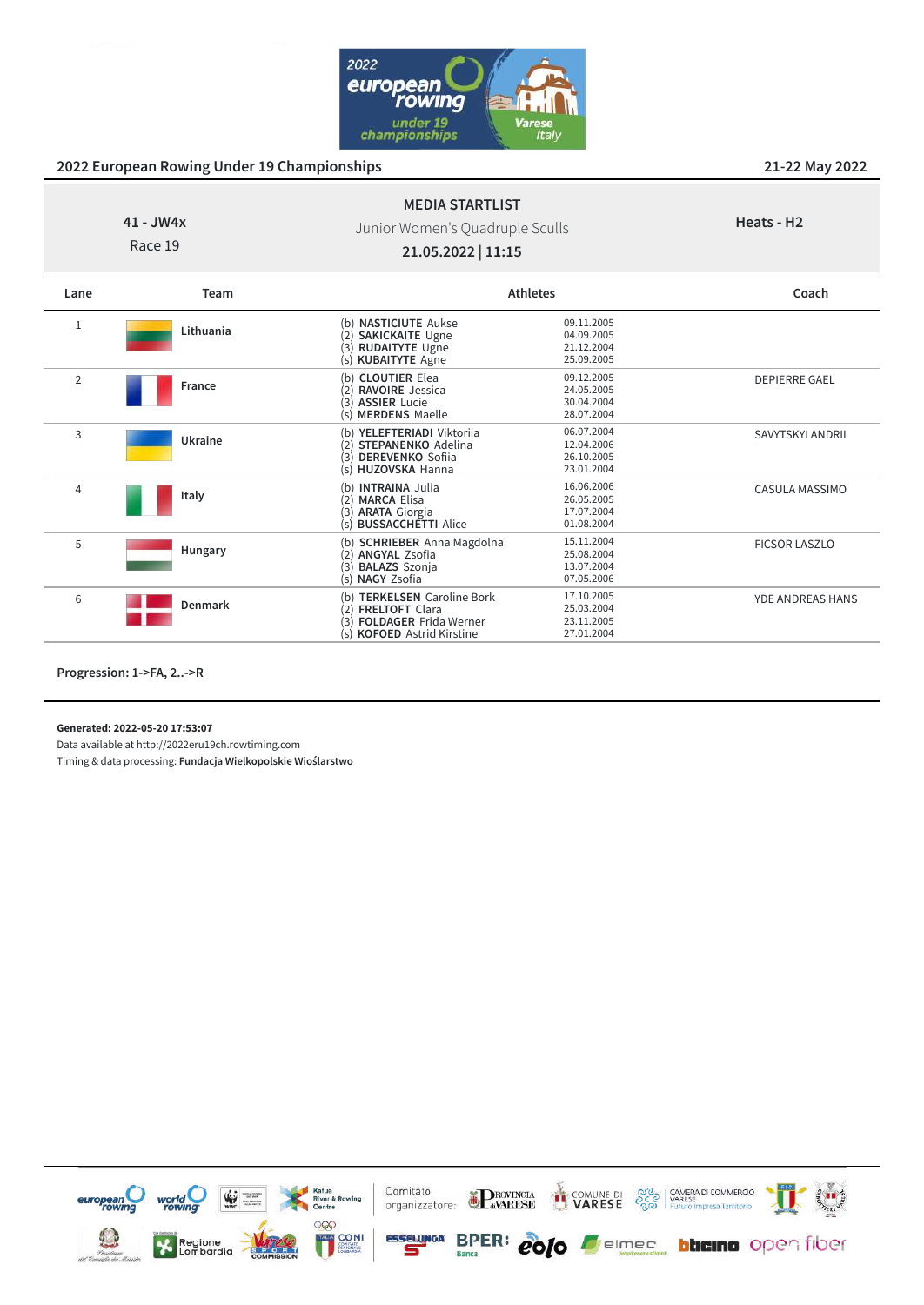

#### **42 - JM4x** Race 20 **MEDIA STARTLIST** Junior Men's Quadruple Sculls **21.05.2022 | 11:20 Heats - H1**

| Lane | Team                  |                                                                                                                                | <b>Athletes</b>                                      | Coach                          |
|------|-----------------------|--------------------------------------------------------------------------------------------------------------------------------|------------------------------------------------------|--------------------------------|
|      | Poland                | MAJEWSKI Jakub<br>(b)<br><b>RANDA Michal</b><br>(2)<br><b>CZEKANOWICZ Igor</b><br>(3)<br><b>SUSZKA Jacek</b><br>(s)            | 27.06.2004<br>23.06.2004<br>04.02.2004<br>06.04.2004 | <b>DZIEKONSKI RAFAL</b>        |
| 2    | <b>Czech Republic</b> | <b>PANCHARTEK Tomas</b><br>(b)<br><b>JANAC Krystof</b><br>(2)<br>SPRINZL Jakub<br>(3)<br>(s) PECIVAL Ondrej                    | 06.07.2005<br>22.01.2004<br>20.09.2004<br>26.07.2004 | LITERA JAKUB                   |
| 3    | Estonia               | <b>NIKITIN Aleksei</b><br>(b)<br>RAUDKIVI Karl-Joosep<br>(2)<br><b>HARJUS Roobert</b><br>3)<br><b>SVETLANOV Daniil</b><br>(s)  | 14.12.2004<br>04.10.2004<br>28.12.2004<br>06.03.2004 | <b>MAIER RITA</b>              |
| 4    | Greece                | <b>ADAM</b> Panagiotis<br>(b)<br>LYKOMITROS Apostolos<br>(2)<br><b>CHOLOPOULOS Nikolaos</b><br>(3)<br>(s) PAPAZOGLOU Dimitrios | 05.10.2004<br>26.06.2004<br>26.09.2006<br>26.01.2005 | POSTIGLIONE<br><b>GIOVANNI</b> |
| 5    | ₩<br>Croatia          | <b>KONTREC Nikola</b><br>(b)<br><b>PAUNOVIC Karlo</b><br>(2)<br>NICOSCIA Joshua<br>3)<br><b>VARAT Nino</b><br>(s)              | 07.06.2005<br>12.01.2005<br>19.02.2004<br>29.07.2004 | PETROVIC KRESIMIR              |

**Progression: 1,2,3->SA/B, 4..->R**

**Generated: 2022-05-20 17:53:07**

Data available at http://2022eru19ch.rowtiming.com

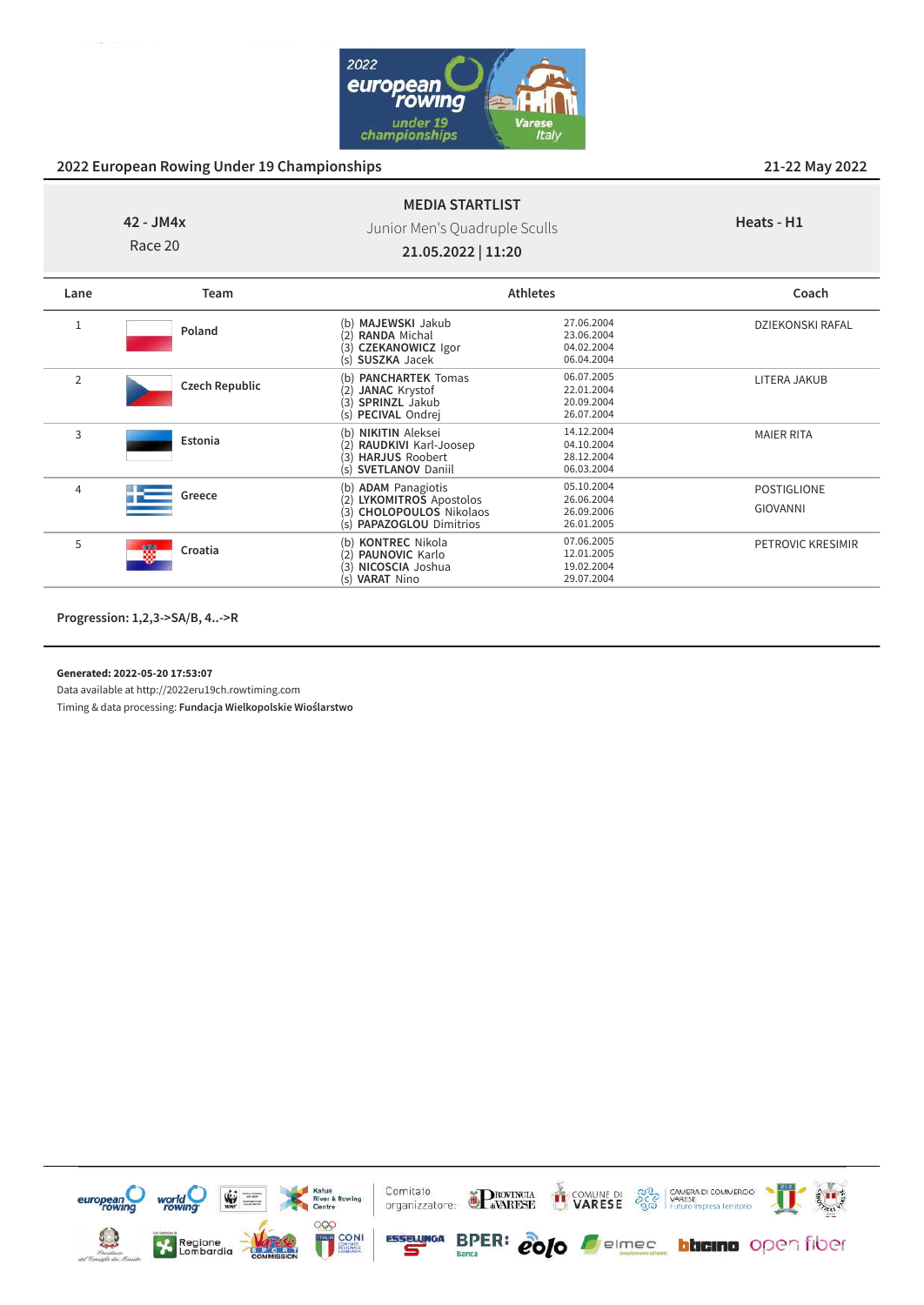

BLAZIC ANZE

ARGIROV PETKO

MOLEA VALTER

NIEPMANN SIMON

| 42 - JM4x<br>Race 21 |        | <b>MEDIA STARTLIST</b>                                                                          | Junior Men's Quadruple Sculls<br>21.05.2022   11:25  |                        |
|----------------------|--------|-------------------------------------------------------------------------------------------------|------------------------------------------------------|------------------------|
| Lane                 | Team   |                                                                                                 | <b>Athletes</b>                                      | Coach                  |
|                      | France | (b) VOSGIEN Bartolomeo<br>(2)<br><b>SAYN Nicolas</b><br>(3) CIMENT Ulysse<br>(s) CHENEDE Elouen | 13.02.2005<br>20.01.2004<br>23.10.2004<br>03.09.2004 | <b>DESLAVIERE YVAN</b> |

(b) **PARTE** Gasper 20.02.2004 (2) **KORBAR** Jurij 08.09.2004<br>(3) **POTOCNIK** Gabrijel 05.11.2004 (3) **POTOCNIK** Gabrijel 05.11.2004 (s) **MARKUZA** Matej 15.04.2004

(b) **GRIGOROV** Stanislav 08.12.2004 (2) **BOTEV** Vladimir 02.02.2006 (3) **MUTICH** Stefan 16.06.2004 (3) **INUTICH** Stefan 216.06.2004 (s) **IVANOV** Yoan 21.08.2005

(b) **SELVA** Marco 04.09.2005 (2) **BELGERI** Matteo 08.09.2004 **GANDOLA** Marco 09.04.2004<br> **PRATI** Marco 01.04.2004

(b) **ZEDKA** Ondrej 08.10.2004 (2) **SALERNO** Leonardo 22.03.2004 (3) **EGLI** Gian Luca 14.09.2004<br>(5) **CHAMBERS** Nicolas 01.01.2005

(3) **GANDOLA** Ma<br>(s) **PRATI** Marco

(s) **CHAMBERS** Nicolas

| Progression: 1,2,3->SA/B, 4->R |  |
|--------------------------------|--|

<sup>5</sup> **Switzerland**

<sup>2</sup> **Slovenia**

<sup>3</sup> **Bulgaria**

4

**Generated: 2022-05-20 17:53:07**

Data available at http://2022eru19ch.rowtiming.com

**Italy**

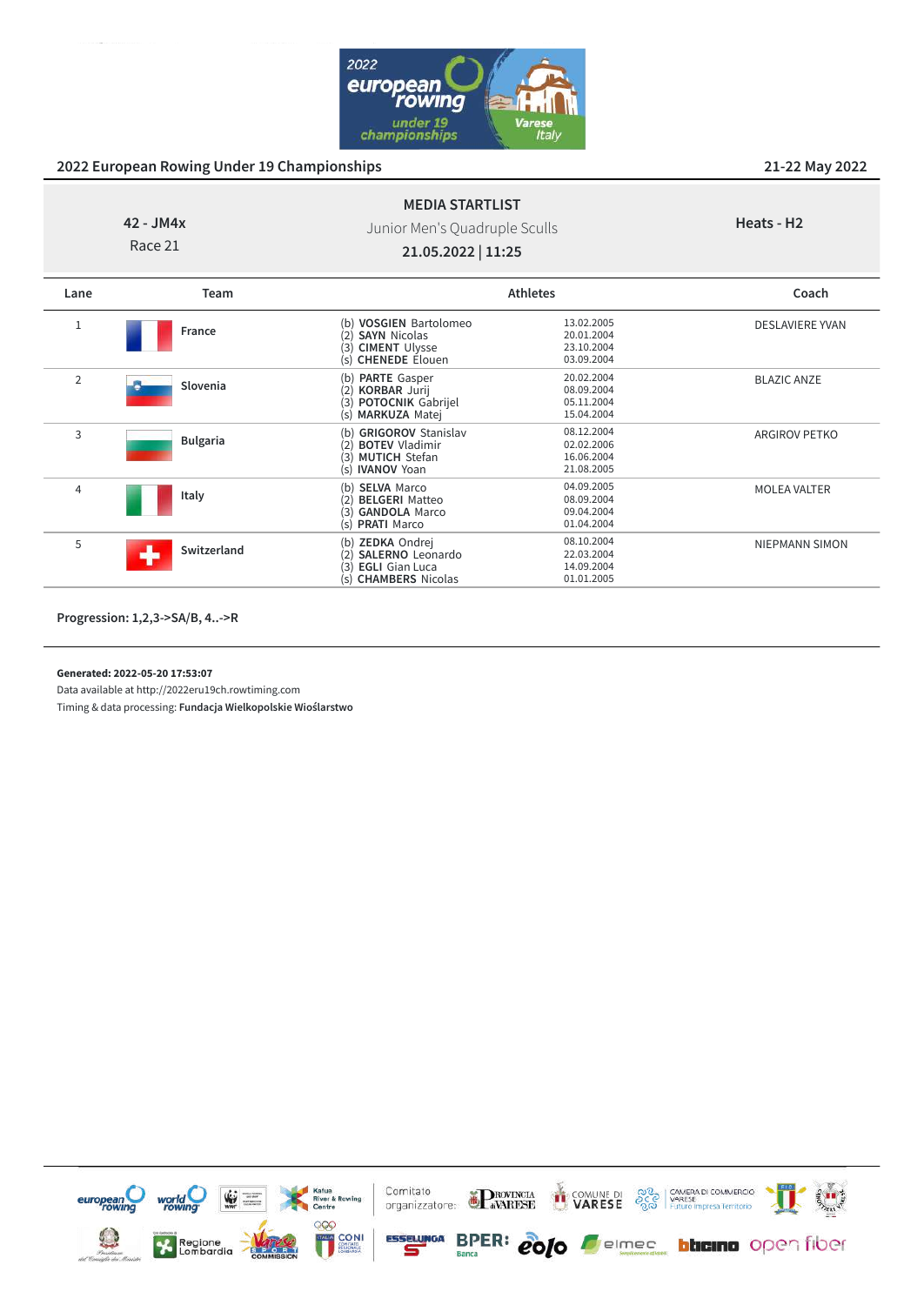

MALIS CRISTIAN

|                | $42 - JM4x$<br>Race 22 | <b>MEDIA STARTLIST</b><br>Junior Men's Quadruple Sculls<br>21.05.2022   11:30                                           |                                                      | Heats - H <sub>3</sub> |
|----------------|------------------------|-------------------------------------------------------------------------------------------------------------------------|------------------------------------------------------|------------------------|
| Lane           | Team                   |                                                                                                                         | <b>Athletes</b>                                      | Coach                  |
|                | Ukraine                | <b>HRABAR</b> Mykhailo<br>(b)<br><b>IVANOV Oleksandr</b><br>(2<br>MAIKO Mykhailo<br>(3)<br>(s) ROMANENKO Danylo         | 07.03.2004<br>23.02.2004<br>19.09.2004<br>19.08.2004 | LYKOVA ALLA            |
| $\overline{2}$ | Latvia                 | <b>DONOVS</b> Emils Niks<br>(b)<br><b>STRADZS Patriks</b><br>(2)<br><b>SEJANS Valters</b><br>(3)<br>(s) KLAVINS Andrejs | 19.03.2006<br>11.03.2005<br>20.10.2006<br>29.09.2004 | PURINA AGITA           |
| 3              | Lithuania              | (b) VAITKEVICIUS Tadas<br><b>RIAUBA</b> Domantas<br>(2)<br>(3)<br><b>STONKUS Vilius</b><br>(s) CERNEVICIUS Matas        | 27.02.2004<br>08.09.2004<br>22.11.2004<br>21.04.2005 |                        |

(b) **PEIA** Dragos Valentin 05.10.2004 (2) **DUMITRU** Silviu-Marian 18.08.2005 (3) **GUIA** Marian Gabriel 16.02.2005 (s) **MURARIU** Bogdan 14.03.2004

**Progression: 1,2,3->SA/B, 4..->R**

<sup>4</sup> **Romania**

#### **Generated: 2022-05-20 17:53:07**

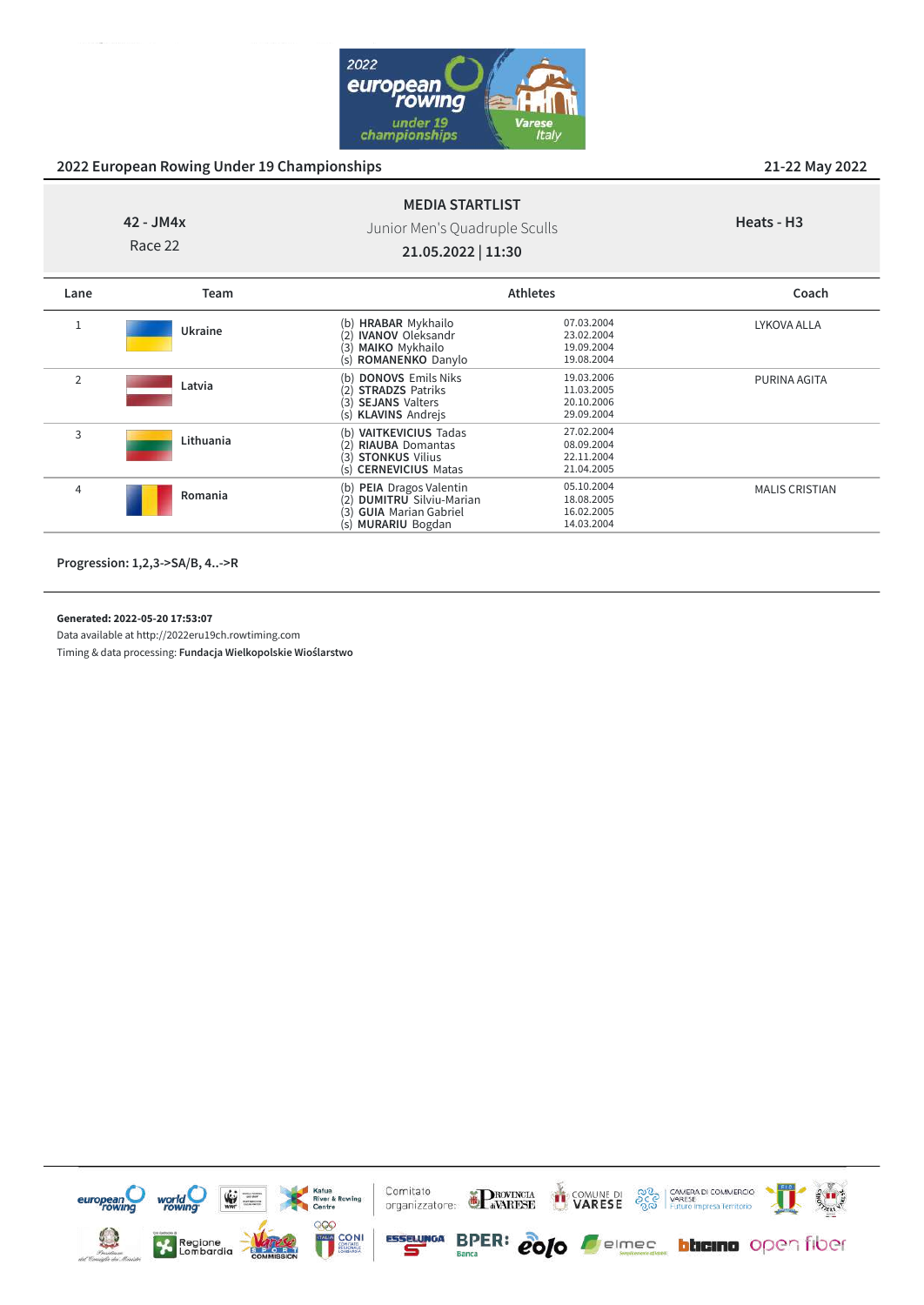

| 2022 European Rowing Under 19 Championships |              |                                                                                                                                                                                                                                                                 |                                                                                                                            | 21-22 May 2022              |
|---------------------------------------------|--------------|-----------------------------------------------------------------------------------------------------------------------------------------------------------------------------------------------------------------------------------------------------------------|----------------------------------------------------------------------------------------------------------------------------|-----------------------------|
|                                             |              | <b>MEDIA STARTLIST</b>                                                                                                                                                                                                                                          |                                                                                                                            |                             |
|                                             | $43 - JW8 +$ | Juniors Women's Eight                                                                                                                                                                                                                                           |                                                                                                                            | <b>Preliminary Race - X</b> |
|                                             | Race 23      | 21.05.2022   11:35                                                                                                                                                                                                                                              |                                                                                                                            |                             |
|                                             |              |                                                                                                                                                                                                                                                                 |                                                                                                                            |                             |
| Lane                                        | Team         | <b>Athletes</b>                                                                                                                                                                                                                                                 |                                                                                                                            | Coach                       |
| 1                                           | Poland       | (b) <b>ZAWADZKA</b> Wiktoria<br>(2) LIPERTOWICZ Weronika<br>(3) LEWANDOWSKA Wiktoria<br>(4) OSZCZEDA Julia<br>(5) WYRZYKOWSKA Nikola<br>(6) <b>BARANSKA</b> Aleksandra<br>(7) HAKOBYAN Julia<br>(s) STALEGA Kinga<br>(c) WISNIEWSKA Martyna                     | 16.11.2005<br>02.04.2004<br>11.04.2005<br>05.02.2005<br>31.05.2005<br>01.04.2005<br>22.10.2004<br>03.01.2005<br>25.08.2004 | ROBASZKIEWICZ<br>AGNESZKA   |
| $\overline{2}$                              | Ukraine      | (b) KATAIEVA Zinaida<br>(2) LEHENCHENKO Alisa<br>(3) KLIEVTSOVA Daria<br>(4) DEMIANOVA Maryna<br>(5) NAZARENKO Yelyzaveta<br>(6) DRAHA Anastasija<br>(7) PASHCHENKO Viktorija<br>(s) YATSULIAK Iryna<br>(c) KOZYR Anastasija                                    | 22.03.2005<br>25.02.2006<br>01.10.2004<br>18.08.2005<br>04.08.2006<br>18.09.2005<br>21.10.2004<br>12.06.2006<br>04.01.2004 | ZAKHAROV YURIY              |
| 3                                           | Romania      | (b) NEGURA Narcisa-Florentina<br>(2) PETRAS Andreea<br>(3) GRIGORE Cosmina Alexandra<br>(4) BOLDEA Iuliana Isabela<br>(5) PISERU Beatrice<br>(6) AILINCAI Denisa Cristina<br>(7) MIHAI Felicia Maria<br>(s) FILOTE Andra Elena<br>(c) DESPA Irina Lucia Andreea | 29.09.2005<br>08.10.2004<br>09.10.2004<br>01.02.2005<br>22.12.2005<br>26.08.2005<br>01.02.2004<br>10.02.2004<br>09.07.2008 | <b>GRIJUC MARIAN</b>        |
| $\overline{4}$                              | Italy        | (b) MONACI Lucrezia<br>(2) PAOLETTI Matilde<br>(3) CALABRESE Vittoria<br>(4) PETTINARI Alice<br>(5) BIANCHI Isabella<br>(6) OREFICE Marta<br><b>OREFICE Giulia</b><br>(7)<br>(s) MONTEGGIA Caterina                                                             | 07.09.2005<br>29.10.2006<br>11.12.2004<br>05.05.2005<br>22.07.2004<br>31.07.2006<br>31.07.2006<br>09.11.2004               | CASULA MASSIMO              |

(c) **COLOMBO** Ilaria 28.09.2005

**Progression: 1...->FA**

#### **Generated: 2022-05-20 17:53:07**

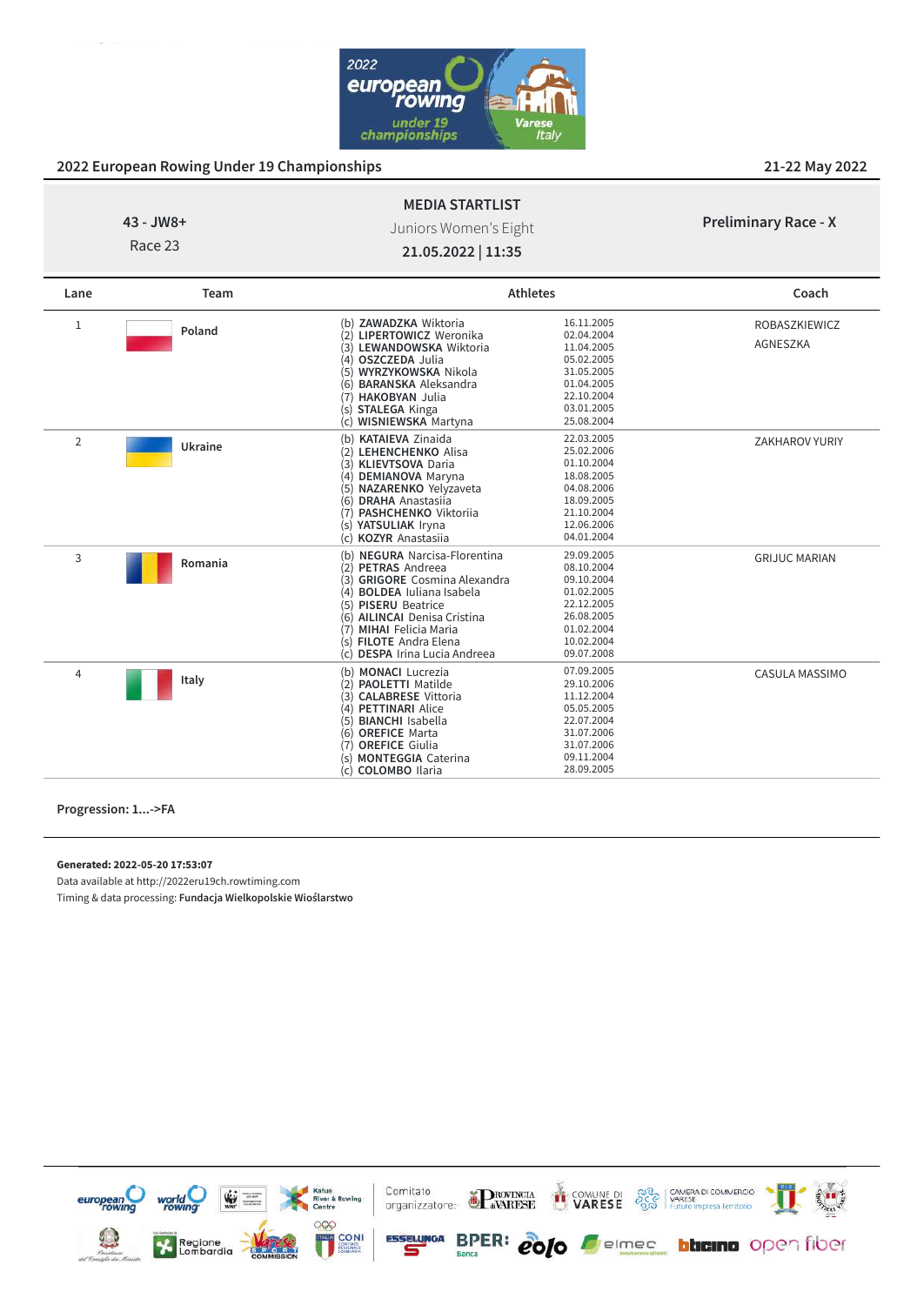

| <b>MEDIA STARTLIST</b><br>44 - JM8+<br>Junior Men's Eight<br>Race 24<br>21.05.2022   11:40 |         |                                                                                                 | Heats - H1                                           |                   |
|--------------------------------------------------------------------------------------------|---------|-------------------------------------------------------------------------------------------------|------------------------------------------------------|-------------------|
| Lane                                                                                       | Team    |                                                                                                 | <b>Athletes</b>                                      | Coach             |
|                                                                                            | Ukraine | (b) FURS Kyrylo<br>(2) KHRUSHCH Vladyslav<br>(3) RUDENKO Roman<br><b>POKRYSHKA Roman</b><br>(4) | 21.04.2006<br>27.10.2004<br>08.07.2004<br>20.04.2004 | RAYEVSKIY VITALIY |

| (5) SOTNIKOV Yevhen<br>(6) <b>BOLOTOV</b> Paylo<br>14.06.2004<br>(7) OLIINYK Mykyta<br>12.06.2004<br>11.08.2005<br><b>HAIDAR Mark</b><br>(S)<br><b>SUBIT Pavlo</b><br>05.04.2005<br>(c)<br>28.06.2004<br>(b) KUSKUS Mehmet Giray<br>$\overline{2}$<br><b>SAYTAN TARIK</b><br>Turkey<br>24.01.2005<br><b>DOGRUOK</b> Yigit Yasar<br>29.12.2004<br><b>BALIKCI</b> Emirhan<br>(3)<br>19.08.2004<br>(4) MUTLU Cevdet Ege<br>21.03.2004<br>(5) KARA Eren<br>09.12.2005<br>(6) BIBER Enes<br>03.10.2005<br><b>SELCUK</b> Aytimur<br><b>TIRYAKI Mahmut</b><br>21.11.2004<br>(s)<br>22.11.2005<br><b>BUYUKCETIN Ege</b><br>(c)<br>15.03.2005<br>(b) GASCH Valentino<br>3<br><b>NIEPMANN SIMON</b><br>Switzerland<br>$\clubsuit$<br>15.07.2005<br>(2) VON TAVEL Noah<br>(3) SOLDO Mattia<br>13.08.2004<br>10.06.2004<br>(4) RUCHTI Robin<br>25.10.2005<br><b>JANKOVIC Luka</b><br>(5)<br>25.06.2004<br>(6) FREI Jonas<br>01.04.2005<br><b>LOCHER Felix</b><br>08.09.2004<br><b>ZAMI</b> Alex<br>(s)<br>(c) EICH Sophia<br>19.11.2004<br>(b) CZERWIK Pierre<br>04.03.2004<br><b>BOSQUET GILLES</b><br>4<br>France<br>03.05.2004<br>(2) ROSE Alexis<br><b>JOLARD</b> Alexandre<br>09.09.2005<br>(3)<br><b>EYMARD</b> Maxime<br>13.08.2005<br>(4)<br>02.03.2005<br>(5) <b>FAUCHE</b> Lucas<br>19.04.2004<br>(6) SOUBESTE Pierre-Esteban<br>26.03.2005<br>(7) VIGOUROUX Louis<br>28.03.2005<br><b>FISHER Harry</b><br>(s)<br><b>MERCIER Lucie</b><br>06.07.2004<br>(c) |  | (4) POKRYSHKA Roman | 20.04.2004<br>26.10.2004 |  |
|-----------------------------------------------------------------------------------------------------------------------------------------------------------------------------------------------------------------------------------------------------------------------------------------------------------------------------------------------------------------------------------------------------------------------------------------------------------------------------------------------------------------------------------------------------------------------------------------------------------------------------------------------------------------------------------------------------------------------------------------------------------------------------------------------------------------------------------------------------------------------------------------------------------------------------------------------------------------------------------------------------------------------------------------------------------------------------------------------------------------------------------------------------------------------------------------------------------------------------------------------------------------------------------------------------------------------------------------------------------------------------------------------------------------------------------------------------------|--|---------------------|--------------------------|--|
|                                                                                                                                                                                                                                                                                                                                                                                                                                                                                                                                                                                                                                                                                                                                                                                                                                                                                                                                                                                                                                                                                                                                                                                                                                                                                                                                                                                                                                                           |  |                     |                          |  |
|                                                                                                                                                                                                                                                                                                                                                                                                                                                                                                                                                                                                                                                                                                                                                                                                                                                                                                                                                                                                                                                                                                                                                                                                                                                                                                                                                                                                                                                           |  |                     |                          |  |
|                                                                                                                                                                                                                                                                                                                                                                                                                                                                                                                                                                                                                                                                                                                                                                                                                                                                                                                                                                                                                                                                                                                                                                                                                                                                                                                                                                                                                                                           |  |                     |                          |  |
|                                                                                                                                                                                                                                                                                                                                                                                                                                                                                                                                                                                                                                                                                                                                                                                                                                                                                                                                                                                                                                                                                                                                                                                                                                                                                                                                                                                                                                                           |  |                     |                          |  |
|                                                                                                                                                                                                                                                                                                                                                                                                                                                                                                                                                                                                                                                                                                                                                                                                                                                                                                                                                                                                                                                                                                                                                                                                                                                                                                                                                                                                                                                           |  |                     |                          |  |
|                                                                                                                                                                                                                                                                                                                                                                                                                                                                                                                                                                                                                                                                                                                                                                                                                                                                                                                                                                                                                                                                                                                                                                                                                                                                                                                                                                                                                                                           |  |                     |                          |  |
|                                                                                                                                                                                                                                                                                                                                                                                                                                                                                                                                                                                                                                                                                                                                                                                                                                                                                                                                                                                                                                                                                                                                                                                                                                                                                                                                                                                                                                                           |  |                     |                          |  |
|                                                                                                                                                                                                                                                                                                                                                                                                                                                                                                                                                                                                                                                                                                                                                                                                                                                                                                                                                                                                                                                                                                                                                                                                                                                                                                                                                                                                                                                           |  |                     |                          |  |
|                                                                                                                                                                                                                                                                                                                                                                                                                                                                                                                                                                                                                                                                                                                                                                                                                                                                                                                                                                                                                                                                                                                                                                                                                                                                                                                                                                                                                                                           |  |                     |                          |  |
|                                                                                                                                                                                                                                                                                                                                                                                                                                                                                                                                                                                                                                                                                                                                                                                                                                                                                                                                                                                                                                                                                                                                                                                                                                                                                                                                                                                                                                                           |  |                     |                          |  |
|                                                                                                                                                                                                                                                                                                                                                                                                                                                                                                                                                                                                                                                                                                                                                                                                                                                                                                                                                                                                                                                                                                                                                                                                                                                                                                                                                                                                                                                           |  |                     |                          |  |
|                                                                                                                                                                                                                                                                                                                                                                                                                                                                                                                                                                                                                                                                                                                                                                                                                                                                                                                                                                                                                                                                                                                                                                                                                                                                                                                                                                                                                                                           |  |                     |                          |  |
|                                                                                                                                                                                                                                                                                                                                                                                                                                                                                                                                                                                                                                                                                                                                                                                                                                                                                                                                                                                                                                                                                                                                                                                                                                                                                                                                                                                                                                                           |  |                     |                          |  |
|                                                                                                                                                                                                                                                                                                                                                                                                                                                                                                                                                                                                                                                                                                                                                                                                                                                                                                                                                                                                                                                                                                                                                                                                                                                                                                                                                                                                                                                           |  |                     |                          |  |
|                                                                                                                                                                                                                                                                                                                                                                                                                                                                                                                                                                                                                                                                                                                                                                                                                                                                                                                                                                                                                                                                                                                                                                                                                                                                                                                                                                                                                                                           |  |                     |                          |  |
|                                                                                                                                                                                                                                                                                                                                                                                                                                                                                                                                                                                                                                                                                                                                                                                                                                                                                                                                                                                                                                                                                                                                                                                                                                                                                                                                                                                                                                                           |  |                     |                          |  |
|                                                                                                                                                                                                                                                                                                                                                                                                                                                                                                                                                                                                                                                                                                                                                                                                                                                                                                                                                                                                                                                                                                                                                                                                                                                                                                                                                                                                                                                           |  |                     |                          |  |
|                                                                                                                                                                                                                                                                                                                                                                                                                                                                                                                                                                                                                                                                                                                                                                                                                                                                                                                                                                                                                                                                                                                                                                                                                                                                                                                                                                                                                                                           |  |                     |                          |  |
|                                                                                                                                                                                                                                                                                                                                                                                                                                                                                                                                                                                                                                                                                                                                                                                                                                                                                                                                                                                                                                                                                                                                                                                                                                                                                                                                                                                                                                                           |  |                     |                          |  |
|                                                                                                                                                                                                                                                                                                                                                                                                                                                                                                                                                                                                                                                                                                                                                                                                                                                                                                                                                                                                                                                                                                                                                                                                                                                                                                                                                                                                                                                           |  |                     |                          |  |
|                                                                                                                                                                                                                                                                                                                                                                                                                                                                                                                                                                                                                                                                                                                                                                                                                                                                                                                                                                                                                                                                                                                                                                                                                                                                                                                                                                                                                                                           |  |                     |                          |  |
|                                                                                                                                                                                                                                                                                                                                                                                                                                                                                                                                                                                                                                                                                                                                                                                                                                                                                                                                                                                                                                                                                                                                                                                                                                                                                                                                                                                                                                                           |  |                     |                          |  |
|                                                                                                                                                                                                                                                                                                                                                                                                                                                                                                                                                                                                                                                                                                                                                                                                                                                                                                                                                                                                                                                                                                                                                                                                                                                                                                                                                                                                                                                           |  |                     |                          |  |
|                                                                                                                                                                                                                                                                                                                                                                                                                                                                                                                                                                                                                                                                                                                                                                                                                                                                                                                                                                                                                                                                                                                                                                                                                                                                                                                                                                                                                                                           |  |                     |                          |  |
|                                                                                                                                                                                                                                                                                                                                                                                                                                                                                                                                                                                                                                                                                                                                                                                                                                                                                                                                                                                                                                                                                                                                                                                                                                                                                                                                                                                                                                                           |  |                     |                          |  |
|                                                                                                                                                                                                                                                                                                                                                                                                                                                                                                                                                                                                                                                                                                                                                                                                                                                                                                                                                                                                                                                                                                                                                                                                                                                                                                                                                                                                                                                           |  |                     |                          |  |
|                                                                                                                                                                                                                                                                                                                                                                                                                                                                                                                                                                                                                                                                                                                                                                                                                                                                                                                                                                                                                                                                                                                                                                                                                                                                                                                                                                                                                                                           |  |                     |                          |  |
|                                                                                                                                                                                                                                                                                                                                                                                                                                                                                                                                                                                                                                                                                                                                                                                                                                                                                                                                                                                                                                                                                                                                                                                                                                                                                                                                                                                                                                                           |  |                     |                          |  |
|                                                                                                                                                                                                                                                                                                                                                                                                                                                                                                                                                                                                                                                                                                                                                                                                                                                                                                                                                                                                                                                                                                                                                                                                                                                                                                                                                                                                                                                           |  |                     |                          |  |
|                                                                                                                                                                                                                                                                                                                                                                                                                                                                                                                                                                                                                                                                                                                                                                                                                                                                                                                                                                                                                                                                                                                                                                                                                                                                                                                                                                                                                                                           |  |                     |                          |  |
|                                                                                                                                                                                                                                                                                                                                                                                                                                                                                                                                                                                                                                                                                                                                                                                                                                                                                                                                                                                                                                                                                                                                                                                                                                                                                                                                                                                                                                                           |  |                     |                          |  |
|                                                                                                                                                                                                                                                                                                                                                                                                                                                                                                                                                                                                                                                                                                                                                                                                                                                                                                                                                                                                                                                                                                                                                                                                                                                                                                                                                                                                                                                           |  |                     |                          |  |

**Progression: 1->FA, 2..->R**

#### **Generated: 2022-05-20 17:53:07**

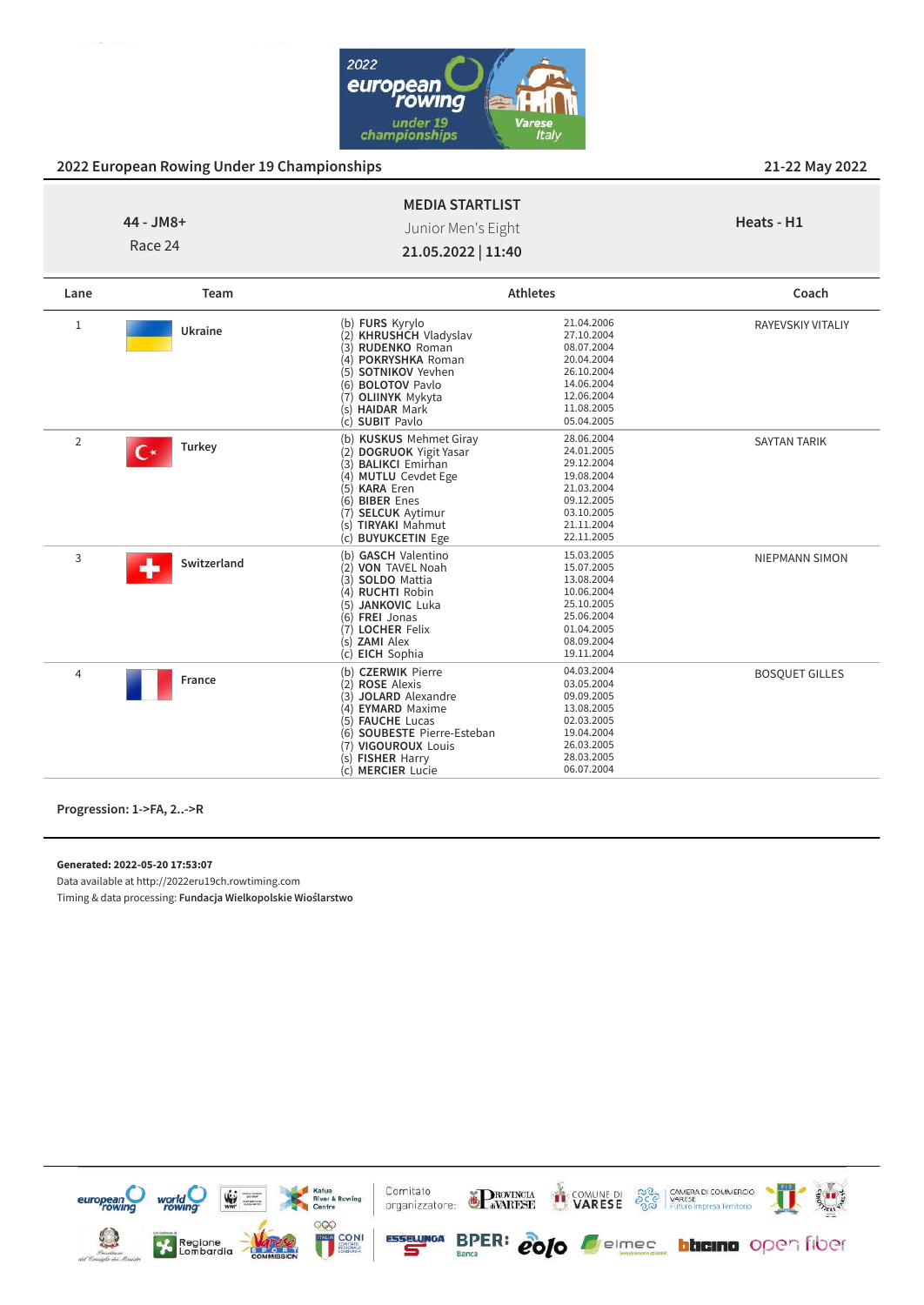

| 44 - JM8+<br>Race 25 | <b>MEDIA STARTLIST</b><br>Junior Men's Eight<br>21.05.2022   11:45 | Heats - H <sub>2</sub> |
|----------------------|--------------------------------------------------------------------|------------------------|
|                      | ____                                                               |                        |

| Lane           | Team                  | <b>Athletes</b>                                                                                                                                                                                                                                                                                                     |                                                                                                                            | Coach                 |
|----------------|-----------------------|---------------------------------------------------------------------------------------------------------------------------------------------------------------------------------------------------------------------------------------------------------------------------------------------------------------------|----------------------------------------------------------------------------------------------------------------------------|-----------------------|
|                | Italy                 | (b) MARELLI Nicolo Gabriele<br>(2) <b>BRICCOLA</b> Alberto<br><b>CHIERCHIA</b> Ferdinando Emanuele<br>(3)<br><b>PIOVESANA Davide Salvatore</b><br>(4)<br>(5) CALDARA Manuel<br><b>DISTEFANO</b> Antonio<br>(6)<br>(7) MENICAGLI Gregorio<br><b>GARRUCCIO</b> Francesco<br>(s)<br><b>BOZZETTA</b> Leo Vaughan<br>(c) | 01.03.2004<br>20.07.2004<br>19.08.2004<br>29.06.2005<br>22.06.2005<br>26.01.2004<br>14.09.2004<br>27.11.2005<br>24.10.2006 | <b>MOLEA VALTER</b>   |
| $\overline{2}$ | Romania               | <b>SORESCU</b> Nicolae Victor<br>(b)<br><b>MURESAN Tinel Nicusor</b><br>(2)<br><b>BODNAR Marius-lonel</b><br>(3)<br><b>CIORNEI Petru Andrei</b><br>(4)<br>(5) FLOCEA Constantin<br>(6)<br><b>ANFIMOV Sergiu</b><br><b>AVACARITEI Antonel</b><br><b>MOALES</b> Stefan Bogdan<br>(S)<br>(c) NEDELCU Alexandru         | 24.10.2004<br>01.04.2005<br>21.08.2004<br>10.04.2004<br>21.05.2005<br>29.05.2005<br>10.05.2005<br>15.04.2005<br>18.08.2006 | <b>MALIS CRISTIAN</b> |
| 3              | <b>Czech Republic</b> | (b) LAMBL Hynek<br>(2)<br><b>HAJEK Filip</b><br>(3) POSLT Sebastian<br>REZAC Jan<br>(4)<br>(5) CIHAK Martin<br><b>FOJTIK Martin</b><br>(6)<br>(7) KRUZA Adam<br><b>PATAK Jan</b><br>(s)<br>(c) LUKOSIK Filip                                                                                                        | 17.11.2005<br>21.03.2005<br>10.09.2004<br>22.06.2004<br>10.04.2004<br>14.03.2004<br>26.01.2005<br>06.09.2005<br>15.05.2006 | <b>KUCERA VIT</b>     |

**Progression: 1->FA, 2..->R**

**Generated: 2022-05-20 17:53:07**

Data available at http://2022eru19ch.rowtiming.com